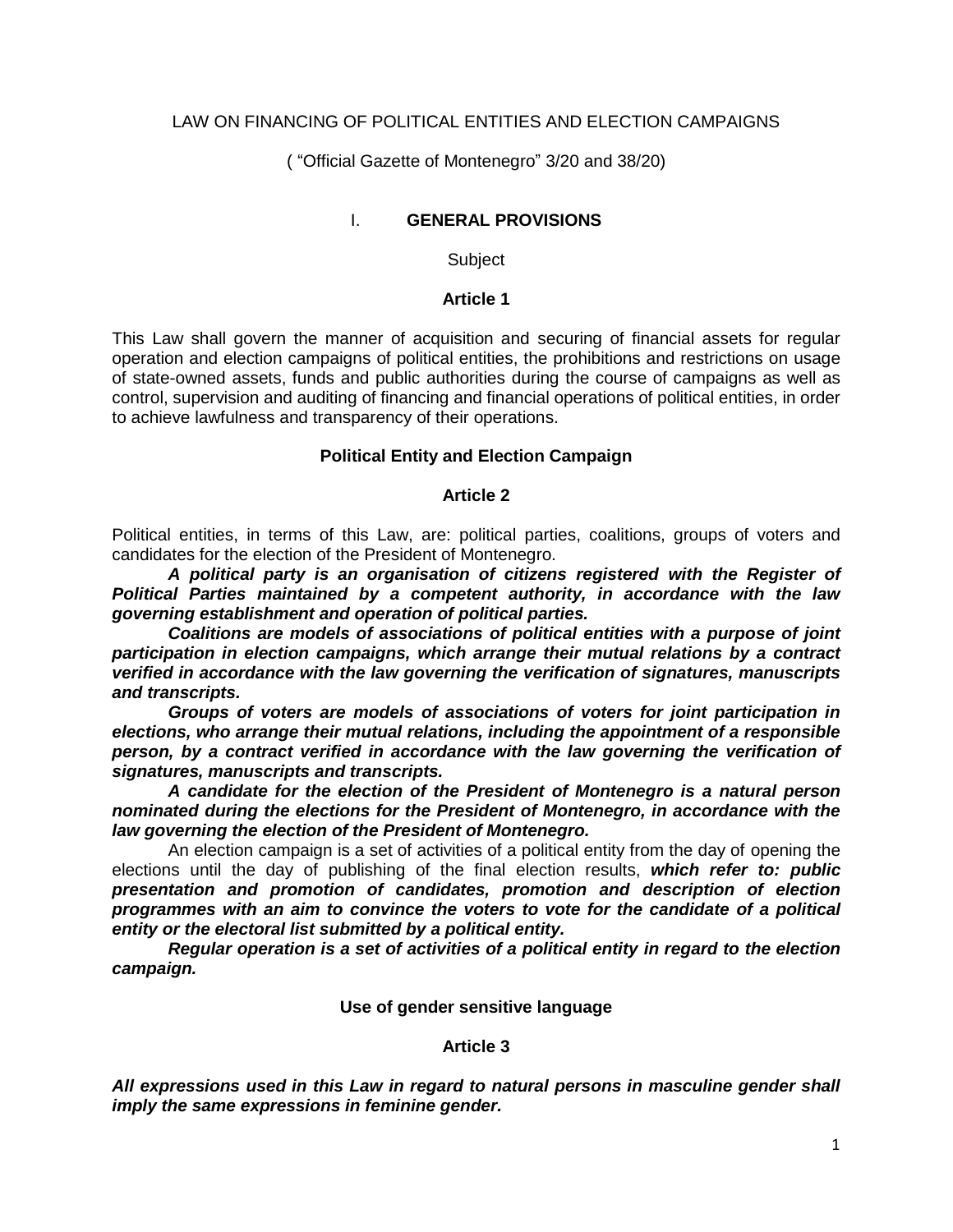## **Sources of Financing**

### **Article 4**

Political entities may acquire funds for regular operation and election campaigns from public and private sources, in accordance with this Law.

## **Control of Financing**

### **Article 5**

Control of financing of political entities and election campaigns shall be performed by the Agency for Prevention of Corruption (hereinafter referred to as: the Agency) established in accordance with a special Law.

*The Agency shall create a report on the results of the control which will be delivered to the controlled entity and mandatorily published on the Agency's webpage.*

## **Public Sources**

### **Article 6**

Public sources, in terms of this Law, are the funds allocated from the Budget of Montenegro and budgets of local self-governing units (hereinafter referred to as: the budgetary assets).

#### **Private Sources**

#### **Article 7**

Private sources, in terms of this Law, are: membership fees, contributions, income from legacies and loans from banks and other financial institutions in Montenegro.

Membership fee is an amount of money that a member of a political party pays regularly, in the manner and under conditions determined by Articles of Association or other act of the political party, which shall not exceed, at a monthly level, the amount of 10% of the average monthly net salary in Montenegro.

Contributions are:

- payments made by natural persons and legal entities, companies and entrepreneurs voluntarily in favour of a political entity;
- provision of services or products to a political entity without compensation or under conditions whereby the entity is placed in a privileged position compared to other consumers, as well as loans from banks and other financial institutions and organizations under more favourable conditions in regard to market conditions, as well as writing-off parts of debts (hereinafter referred to as: non-financial contributions).

A contribution shall be considered as accepted if it has not been returned to the contributor within 15 days from when it was received.

The management body of a legal entity or a commercial entity referred to in paragraph 4 of this Article shall make a decision on the contribution and submit it to the recipient of the contribution.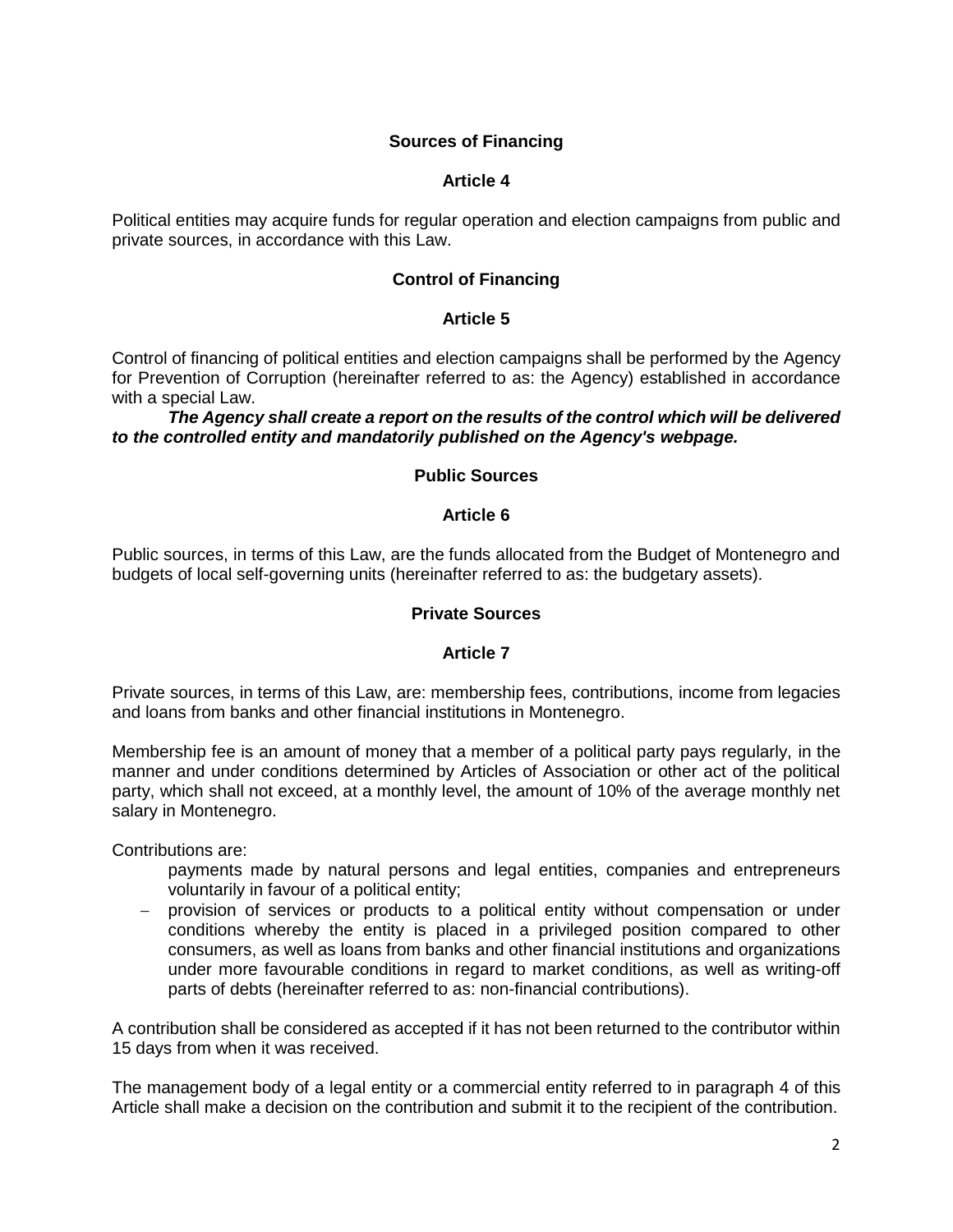Volunteer work for the needs of a political entity, which requires no special qualifications, shall not be considered as a service referred to in paragraph 4 of this Article.

Non-financial contributions shall be calculated at a market value and will be reported as income.

The method of calculating and reporting of non-financial contributions shall be determined by the rules of the Agency.

Legacy is a gift which consists of money or movable goods of artistic, cultural or historical value or real estate that is given to a political entity to be freely used.

Loans from banks and other financial institutions in Montenegro refer to credits, loans and other bank services and other financial institutions, in accordance with the law.

Private sources referred to in paragraph 1 of this Article may be raised exclusively through a specific bank account.

## **Article 8**

## *It is forbidden for a political party to acquire ownership or stocks of a commercial entity. A political entity shall not make revenues from promotional or commercial activities.*

## **Use of Budgetary Assets**

## **Article 9**

Budgetary assets may be used to finance:

- 1) regular operations of political entities;
- 2) costs of election campaigns for the election of Members of Parliament and councillors and election of the President of Montenegro.

Budgetary assets referred to in paragraph 1 item 1 of this Article shall not include the funds for financing of the employees of associations of MPs and for payment of business premises for the needs of political entities.

*Budgetary assets shall not be used for personal needs of candidates of political entities.*

*The funds for financing the employees of associations of MPs and business premises for associations of MPs shall be provided by the Parliament of Montenegro (hereinafter referred to as: the Parliament).*

*Business premises for regular operation of parliamentary political entities shall be provided by the competent authority in charge of state-owned real estates.* 

*The funds for business premises for the needs of councillor associations shall be provided by the assemblies of local self-governing units, or the competent authority in charge of state owned real-estates.*

**Right to Budgetary Assets**

**Article 10**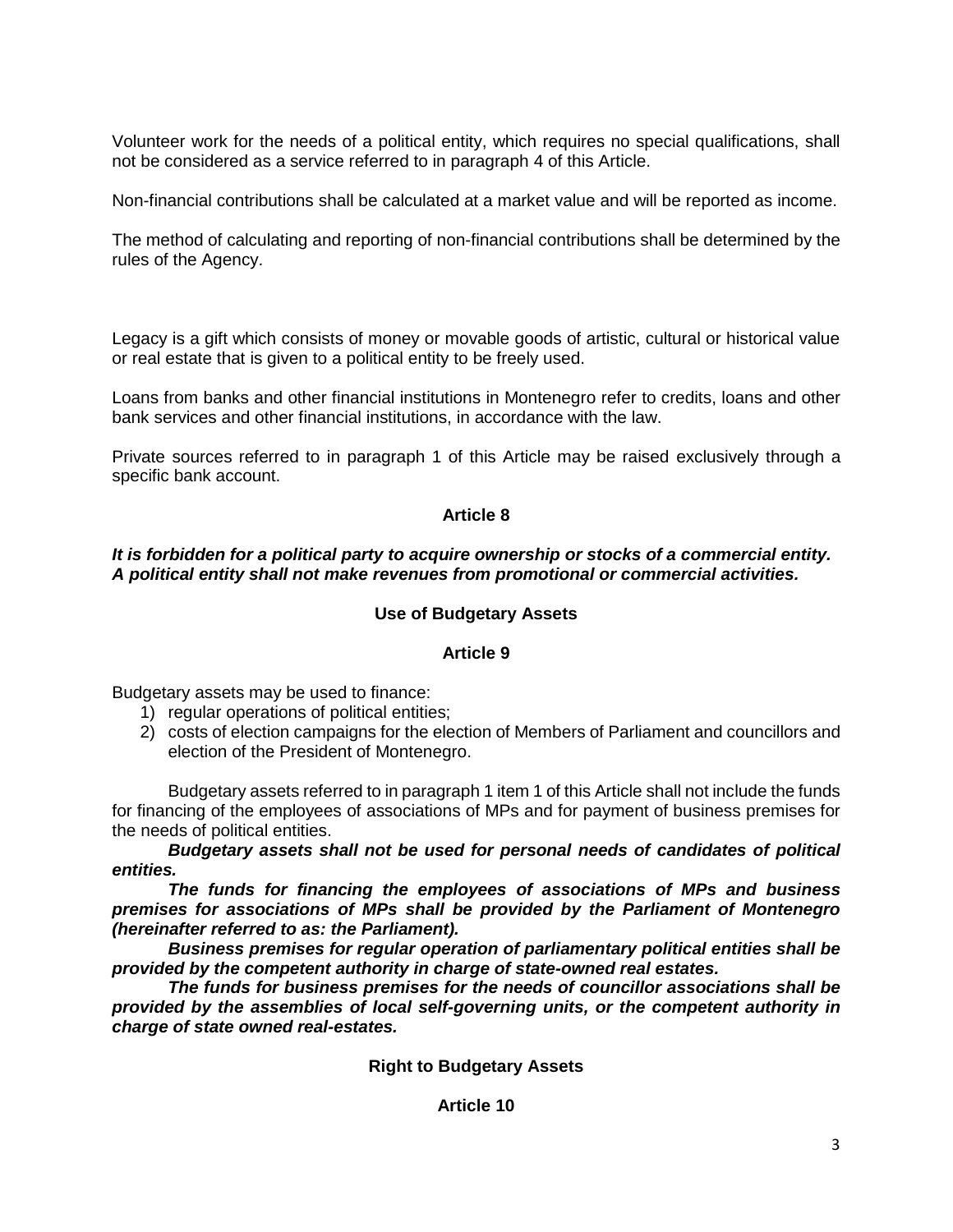A political entity which participates in the elections and wins at least one MP seat or a councillor seat shall be entitled to budgetary assets referred to in Article 9 paragraph 1 item 1 of this Law.

An entity that had submitted a verified and proclaimed electoral list or the nomination for the election for the President of Montenegro shall be entitled to budgetary assets referred to in Article 9, paragraph 1, item 2 of this Law.

### **Usage of Funds from Private Sources**

### **Article 11**

A political entity may use funds from private sources for financing of the regular operations and costs of the election campaign, in accordance with this Law.

## II. **FINANCING OF REGULAR OPERATIONS OF POLITICAL ENTITIES**

### **Article 12**

Costs of regular operations of political entities are the costs *referring to conducting of regular operations*, and refer to: costs for salaries of employees and costs for hiring experts and associates; payroll taxes and social security contributions; administrative and office-related costs, including the costs of renting of working premises, utility costs, costs of transportation, costs of organization of meetings and events, costs of promotion and goals of the political entities between elections, costs of international activities of political entities, costs of organizing trainings for the members and associates of political entities, costs of public opinion polls, costs of procurement and maintenance of equipment, bank fees and similar *expenditures* characteristic for regular operation of political entities.

## **Allocation of Budgetary Assets**

## **Article 13**

Budgetary assets for financing of the regular operation of the political entities in the Parliament shall amount to 0.5% of total planned budgetary assets, after deduction of the capital budgetary assets and the budget for the state funds (current budget), for the year for which the budget is adopted.

Budgetary assets for financing of the regular operation of the political entities in the municipal assemblies, assemblies of the Capital and the Old Royal Capital (hereinafter referred to as: municipal assembly) shall amount to 1.1% of the total planned budgetary assets, after deduction of the capital budgetary assets (current budget), for the year for which the budget of the municipality, the Capital and the Old Royal Capital (hereinafter referred to as: the municipality) is adopted.

Exceptionally, for the municipalities with a budget of less than five million euros, the budgetary assets for financing of the regular operation of the political entities in the municipal assemblies shall range from 1.1% to 3% of the total planned budgetary assets, after deduction of the capital budgetary assets (current budget), for the year for which the budget of the municipality is adopted.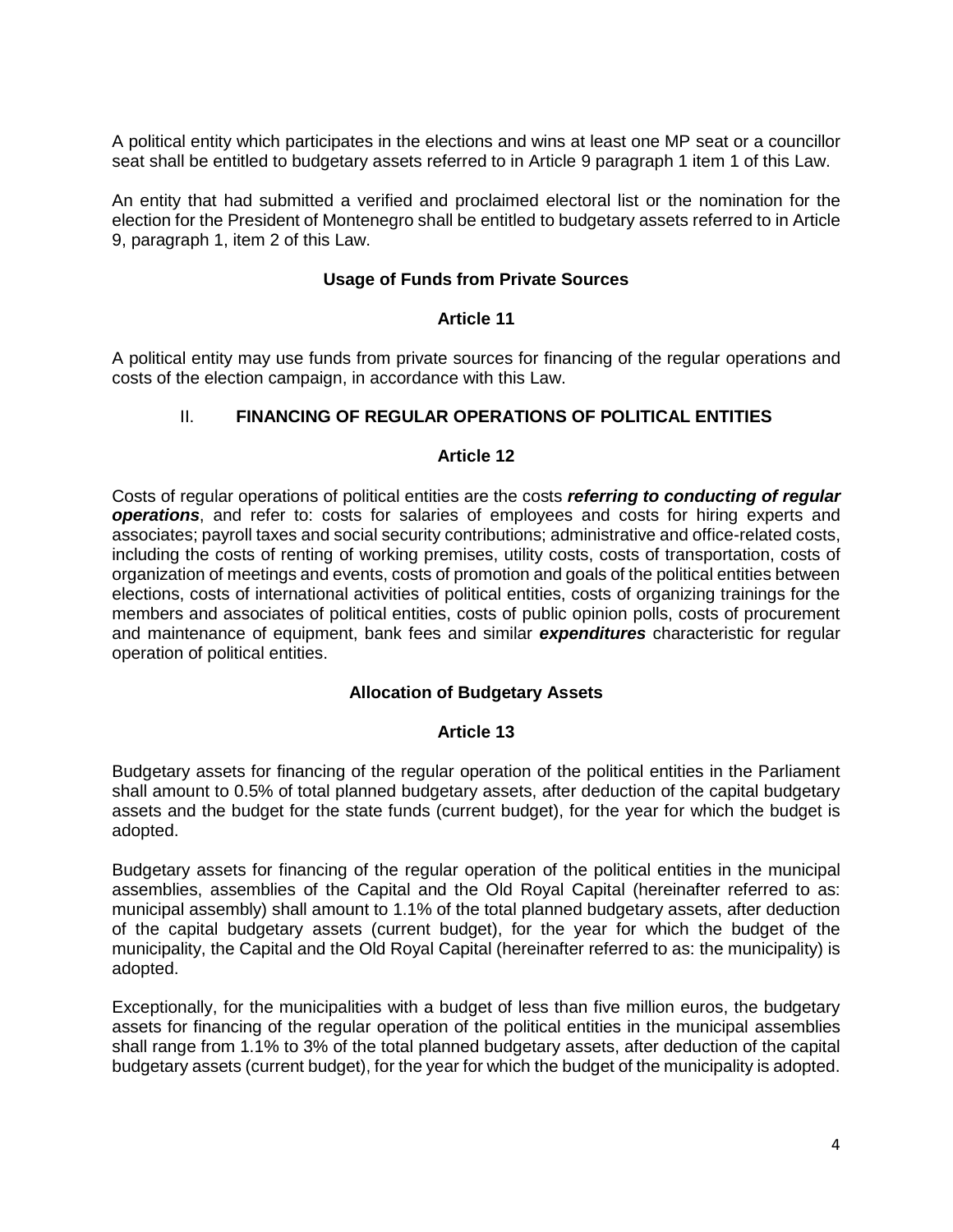20% of the funds referred to in paragraphs 1, 2 and 3 of this Article shall be distributed in equal amounts to political entities *that win seats* in the Parliament, and municipal assemblies respectively, and the remaining 60% of funds in proportion to the total number of MP and councillor seats they have at the time of distribution, *while remaining 20% shall be distributed in equal amounts to political entities in the Parliament or municipal* assemblies*, in proportion to the number of elected representatives of the less represented gender.*

#### In the case of merging of two or more parties, in accordance with the Law on *Political Parties, the budgetary assets allocated in accordance with paragraph 4 of this Article shall belong to the political party registered as a legal successor of the merged parties in the Register of Political Parties.*

Funds referred to in paragraph 4 of this Article awarded to a political entity which participated in the elections as a coalition or a group of voters shall be distributed in accordance with the agreement and the Articles of Association of these political entities.

If an MP or MPs, a councillor or councillors, following the inauguration of the representative body to which they have been elected, leave or change their membership in a political entity, the financial assets distributed in accordance with paragraph 4 of this Article shall remain with the political entity to which the MP or the councillor belonged at the moment of inauguration of the representative body.

The state administration body in charge of financial affairs (hereinafter referred to as: the Ministry) and the competent local administration body in charge of financial affairs (hereinafter referred to as: the local administration body) shall transfer the funds referred to in paragraph 4 of this Article to political entities on a monthly basis, by the fifth day of the month for the previous month.

### *The amount of funds referred to in paragraph 4 of this Article, as well as the amount of outstanding funds for financing the regular operation of political entities, shall be published by the Ministry or the local self-governing authority on its website, until the fifth of the month for the previous month.*

The Ministry and the local administration body shall suspend the payment of funds referred to in paragraph 4 of this Article to a political entity, if the consolidated financial statement for the previous year has not been submitted within the period prescribed under Article 48 of this Law.

## *Allocation of budget funds for regular financing of women's organisations within political parties*

## *Article 14*

*The budget funds for the financing of regular activities of women's organisations within political entities in the Parliament shall amount to 0.05 % of the planned total budget funds, exclusive of the capital budget funds and state funds' budget (current budget), for the year the budget refers to.*

*The budget funds for the financing of regular activities of women's organisations within political entities in the municipal assembly shall amount to 0.11 per cent of the planned total budget funds, exclusive of the capital budget funds (current budget), for the year that the budget of the municipality refers to.* 

*Exceptionally, in the municipalities whose budget is lower than five million euro, the budget funds for the financing of regular activities of women's organisations within*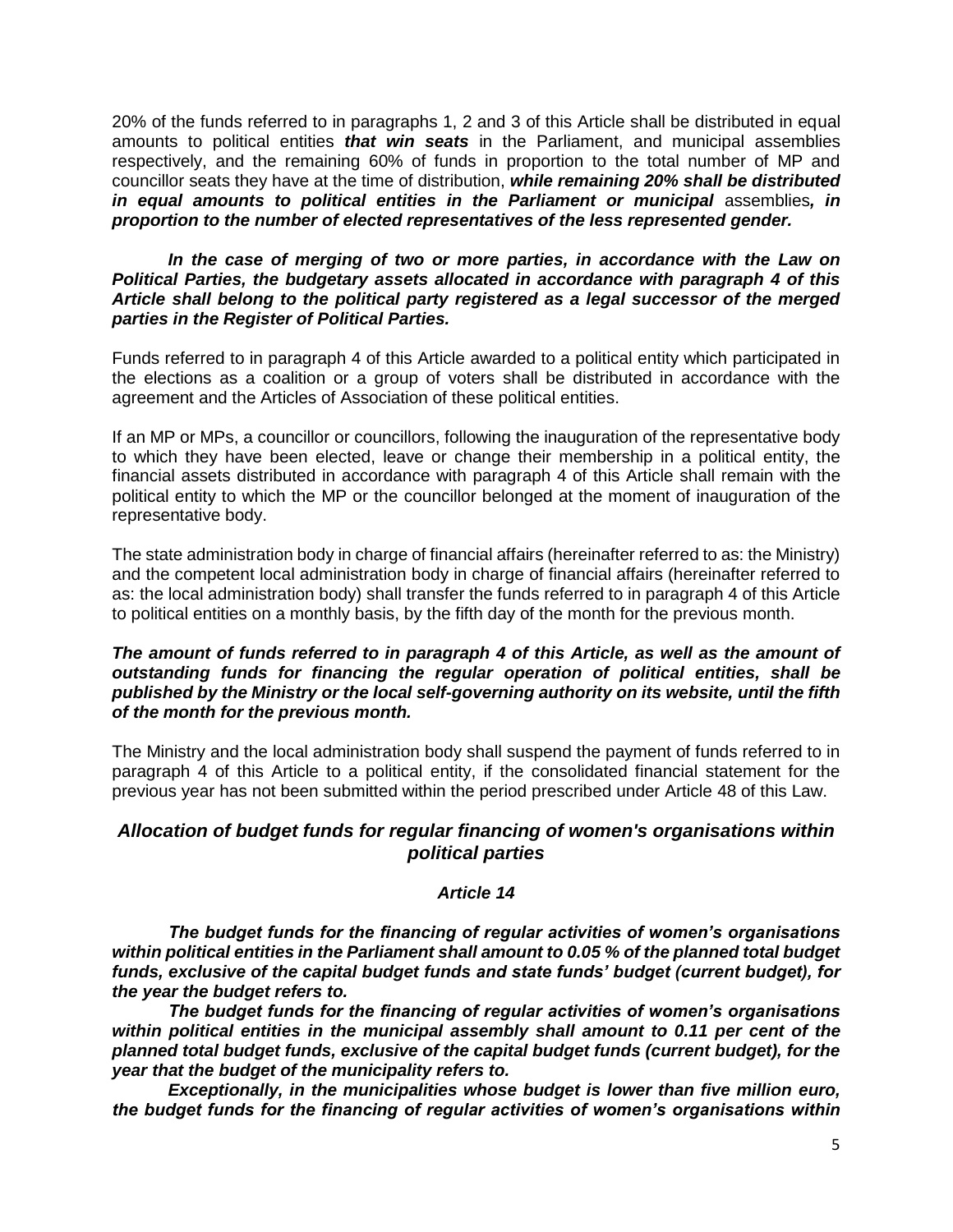*political entities in the municipal assembly shall amount from 0.11 to 0.3 % of the planned total budget funds, exclusive of the capital budget funds (current budget), for the year the budget refers to.* 

*The funds referred to in paragraphs 1, 2 and 3 of this Article shall be allocated in equal amounts to the political entities in the Parliament or municipal assemblies for the activities of women's organisations.* 

*The funds referred to in paragraph 4 of this Article which is granted to the political entity which participated in the election as part of a coalition or a group of citizens shall be allocated in line with the agreement i.e. founding document of such political entity.* 

*The funds referred to in paragraphs 1, 2 and 3 of this Article shall be intended solely to finance women's organisations within political entities and may be used only in line with the women's organisation's statute.* 

*The Ministry or local administration authority shall execute monthly transfers of the funds referred to in paragraph 4 of this Article to the political entity, before the fifth day of the month for the previous month, to the sub-account held by the women's organisation.* 

*The amount of funds referred to in paragraph 4 of this Article, as well as the amount of outstanding funds for financing the regular operation of women's organisations in political entities, shall be published by the Ministry or local administration authority on its website, until the fifth of the month for the previous month.* 

*The Ministry or local administration authority shall discontinue the payment of funds referred to in paragraph 4 of this Article to the political entity if it fails to submit the annual consolidated financial statement for the previous year, including the special report on the manner and purpose for which the funds referred to herein were spent, within the deadline specified in Article 48 of this Law.* 

## **Financing from Private Sources**

### **Article 15**

The amount of funds from private sources which are raised by the political entity for regular operation in the current calendar year may amount up to 100% of the funds belonging to it from the budgetary assets, in accordance with Article 13 paragraph 4 of this Law.

A political entity that is not entitled to budgetary assets may raise funds from private sources in the amount of up to 10% of total funds referred to in Article 13 paragraph 1 of this Law.

A political entity shall submit to the Agency the decision on the amount of membership fee for the current year, by the end of January of the current year at the latest, and the Agency shall publish it on its website within seven days from the day of receipt.

For the financing of a political entity, a natural person may pay a maximum of *5,000* euros, while a legal entity may pay a maximum of *20,000* euros per annum.

### *The funds from paragraph 4 of this Article shall not exceed the total amount of funds that political entities are allowed to use for regular operation and financing of election campaign costs.*

The Decision on the amount of budgetary assets referred to in paragraph 1 of this Article shall be adopted by the Ministry and local administration body respectively, not later than by 31 January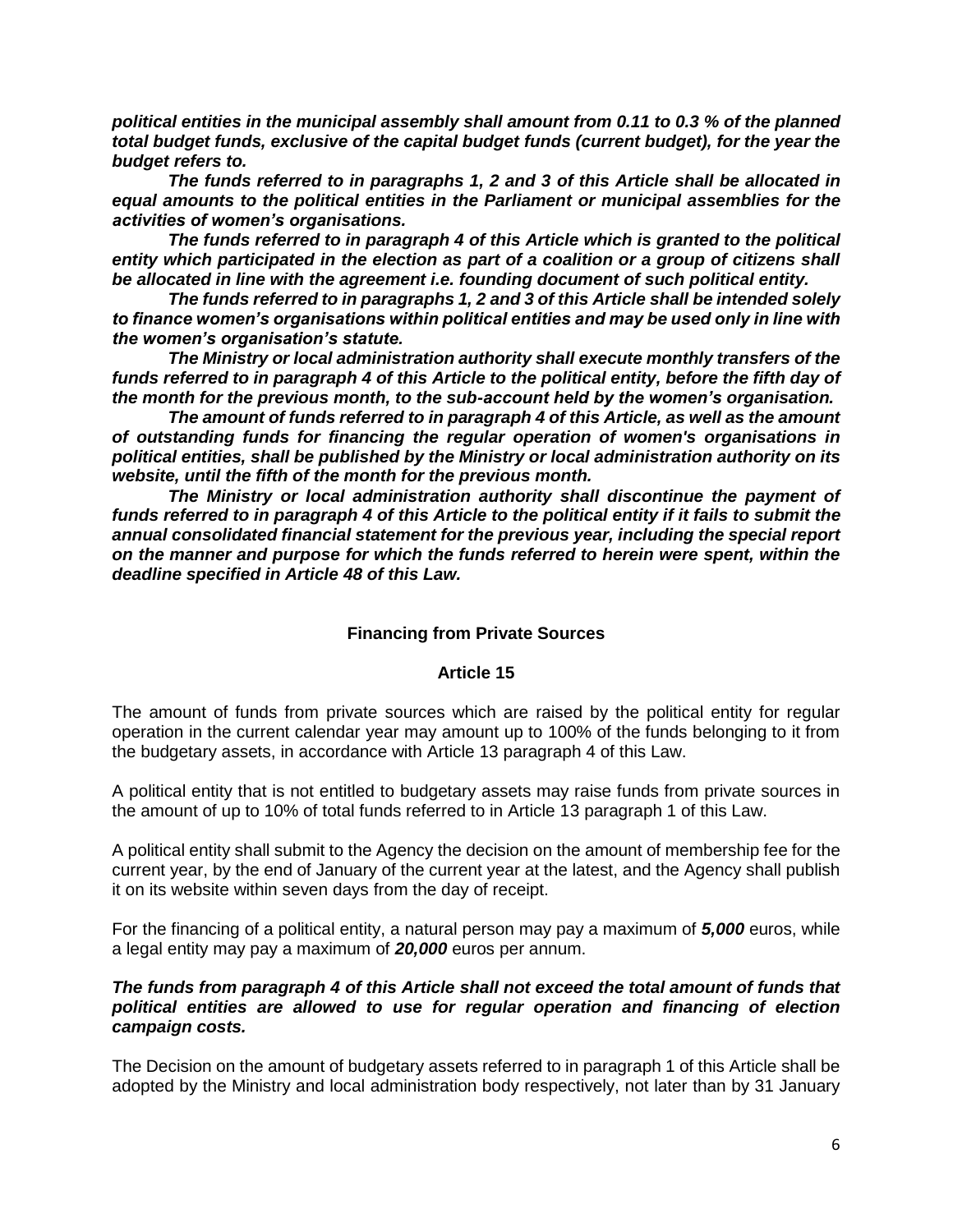of the current year and shall be published on their website no later than seven days from the day of adoption of the decision.

### **III. FINANCING OF THE ELECTION CAMPAIGN FOR THE ELECTION OF MEMBERS OF PARLIAMENT AND COUNCILLORS**

### **Costs of the Election Campaign**

#### **Article 16**

*Election campaign costs are costs incurred by a political entity resulting from an election campaign conducted on the territory in which elections have been called, and which* relate to: campaign rallies, commercials and promotional material, media presentations, advertisements and publications, public opinion polls, engagement of authorized representatives of the political entities in extended composition of the bodies in charge of conducting elections, utility costs and general administration, as well as transportation costs in the period of the election campaign.

*When two or more political entities submit a joint list, the total costs incurred by that political entity shall also include the costs of all individual political entities that submitted the list, from the start of the campaign to the date when the list is submitted.*

*The political entity shall submit a report on media advertising during the election campaign to the Agency within seven days before the Election Day.*

*The report referred to in paragraph 3 of this Article shall contain information on the price and received discounted price for media advertising of the political entity, with precisely indicated and categorised information on the name of the entity providing media advertising services, the number and date of the invoice for provided media advertising services, the number of contracted and provided media advertising services, the price without a discount, the discount expressed as a percentage and the discounted amount paid.* 

*The form of the report referred to in paragraph 4 of this Article shall be defined by the Agency, published on its website and sent to political entities.* 

Entities offering services of media advertising of the election campaign shall submit the price list for the services of media advertising to the Agency, within ten days following the election call.

*Entities that do not submit the price list for election advertising to the Agency in accordance with the deadline referred to in paragraph 6 of this Article shall be prohibited from providing media advertising services during the election campaign.*

*The price for all services provided to political entities shall be nominally set in the price list submitted to the Agency.*

*The price list referred to in paragraph 6 of this article shall not be changed during the election campaign.*

*Entities providing media advertising services during an election campaign shall submit contracts they have concluded with political entities in connection with the election campaign to the Agency within five days from the date of contract conclusion.* 

*The Agency shall publish the price list and contracts referred to in paragraphs 6 and 10 of this Article on its website within five days from the day of their receipt.*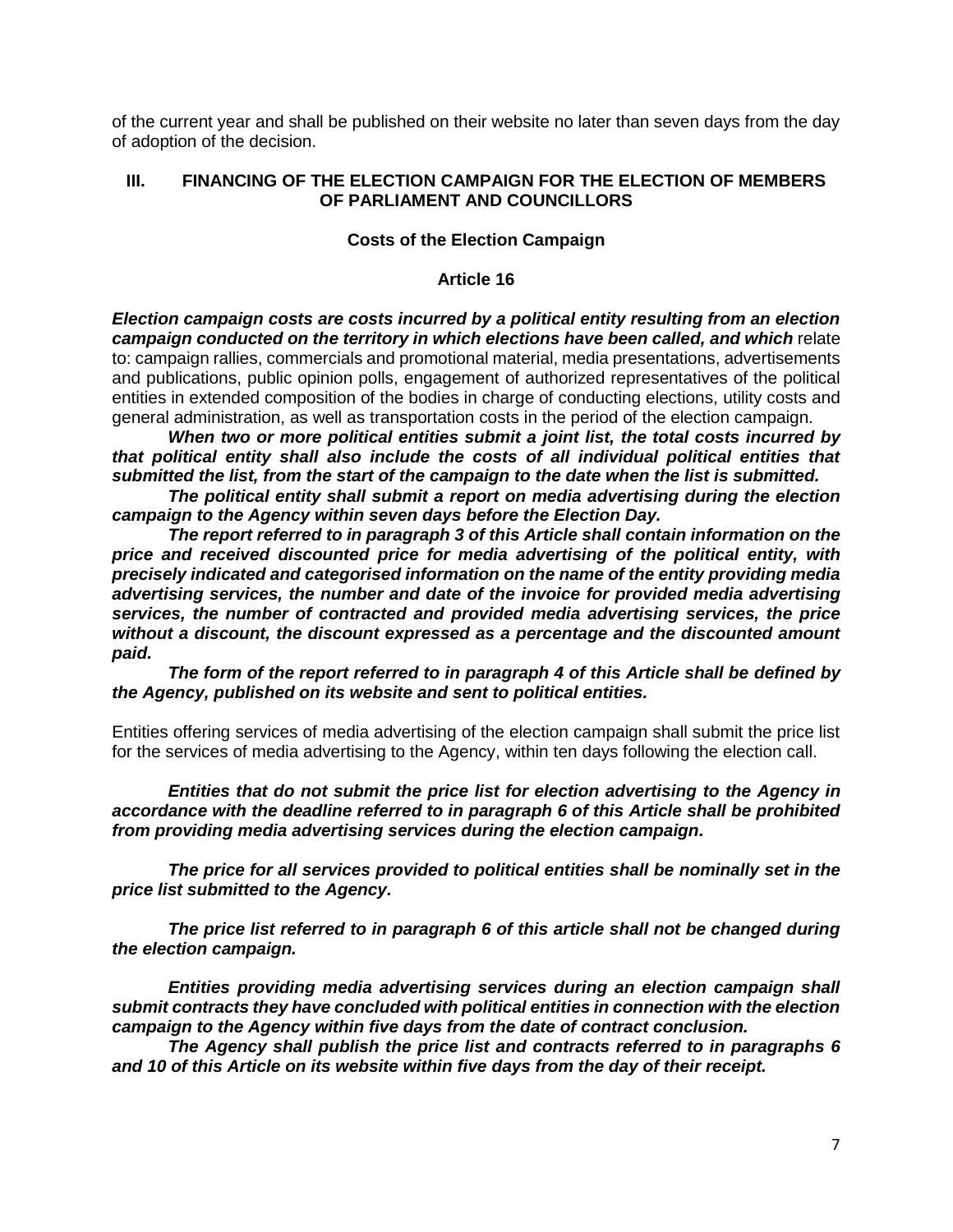Costs of the election campaign of a political entity must not exceed the amount referred to in *Article 20 paragraph 1* of this Law.

## *Financing of the Election Campaign with Funds from a Regular Account*

### *Article 17*

*A political entity keeping funds on its regular account may decide to use the funds raised for regular operation of the political entity for the election campaign, based on a specific decision submitted to the Agency.*

*The funds referred to in paragraph 1 of this Article shall be paid to a separate account for financing of the election campaign referred to in Article 24 paragraph 1 of this Law.*

*The political entity may deposit its own funds to a separate account for financing of the election campaign until the day the separate account is closed.*

*The funds paid into a separate account for financing of the election campaign may be used only for this purpose.*

*The funds from the separate account for financing of the election campaign may not be subject of enforcement in accordance with the law governing enforcement and security, except for payment of costs for the election campaign.*

*If, after settling all liabilities, some unspent funds remain in the separate account for financing of the election campaign, the political entity shall transfer the funds to its regular account by the time the separate account is closed.*

*Limitation of the Total Amount of Election Campaign Costs*

## *Article 18*

*The funds from the separate account raised to finance the election campaign may be used solely for covering the costs of the election campaign.*

*The political entity whose electoral list has been verified by the decision of the competent Election Commission shall not spend the funds from the separate account referred to in Article 24, paragraph 1 of this Law in the amount exceeding the maximum allowed amount set by this Law.*

*Within three days from the date of the electoral list verification, the Agency shall adopt a decision on the amount of funds that the political entity may spend to finance the campaign for election of MPs and councillors, as well as to finance the election campaign of the candidate for the election of the President of Montenegro.*

*Limitation of Election Campaign Costs*

## *Article 19*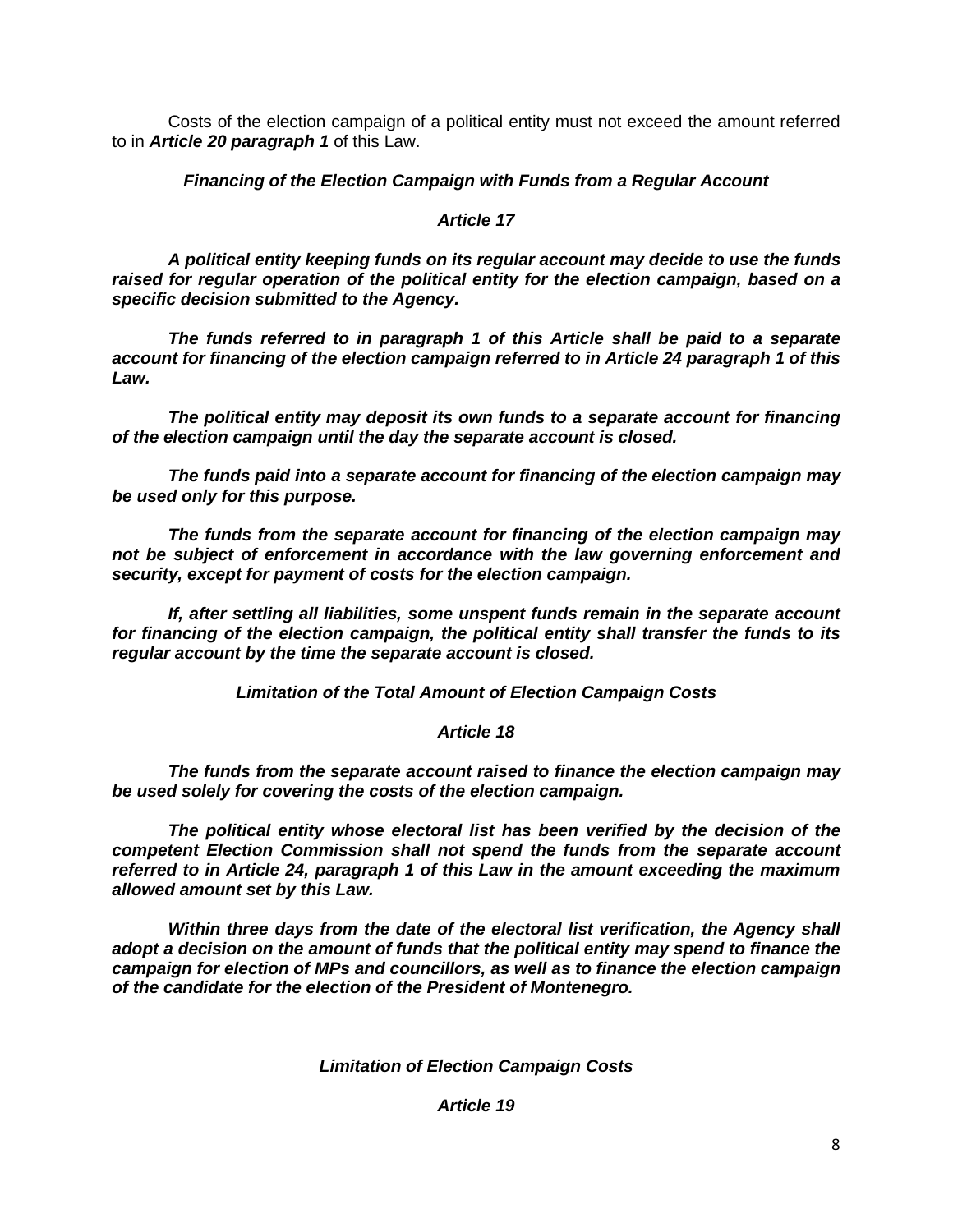*The funds from the separate account referred to in Article 24, paragraph 1 of this Law, which are collected to finance the election campaign, may be used solely for covering the election campaign costs.*

*The funds referred to in paragraph 1 of this Article shall not be used to cover personal expenses of political entities, or of a candidate from the electoral list submitted by that political entity and his family members.*

*The costs referred to in paragraph 2 of this Article shall include the expenses for personal clothing, household items, repayment of personal and family members' debts, and other expenses not directly related to the election campaign.*

## **Allocation of Budgetary Assets**

## **Article 20**

Budgetary assets for financing of the costs of the election campaign referred to in Article 16 paragraph 1 of this Law shall be provided for in the year in which regular elections are held in the amount of 0.25% of the total planned budgetary assets, after deduction of the capital budgetary assets and budgetary assets of state funds (current budget), for the year for which the budget is adopted.

20% of the funds referred to in paragraph 1 of this Article shall be distributed in equal amounts to the political entities, within eight days from the expiry of deadline for submission of the electoral lists.

80% of the funds referred to in paragraph 1 of this Article shall be distributed to the political entities that won seats, in proportion to the number of seats awarded.

The funds referred to in paragraph 3 of this Article shall be distributed within ten days from the day when the political entities submit to the Agency the reports on funds raised and spent for the election campaign with the supporting documents referred to in Article 50 of this Law.

## **Manner of Transfer of Budgetary assets**

## **Article 21**

Ministry and local administration body respectively shall transfer the funds referred to in Article 20 paragraph 3 of this Law to the political entities, upon receipt of notification from the competent Election Commission on the number of seats awarded and notification from the Agency on the fulfilment of the conditions referred to in Article 20, paragraph 4 of this Law.

The Act on transfer of funds referred to in paragraph 1 of this Article, with corresponding documentation, shall be published on the websites of the Ministry and the local administration body, within seven days from the day of its adoption.

# **Extraordinary Elections**

## **Article 22**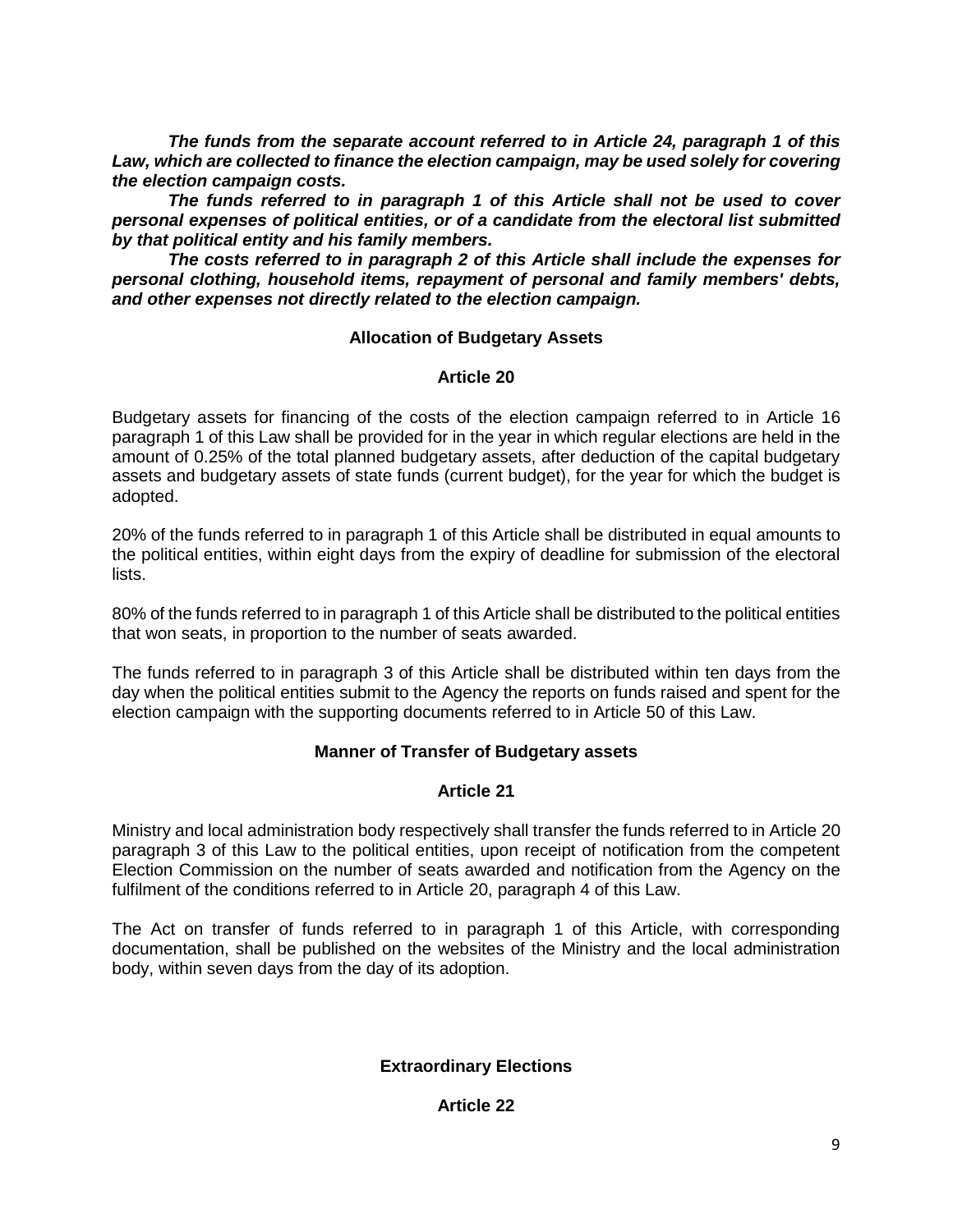In case of holding of extraordinary elections, the funds necessary to finance the costs of the election campaign shall be determined and distributed from the current budgetary reserve in accordance with Article 20 of this Law.

### **Funds from Private Sources**

#### **Article 23**

Political entities may raise funds for financing of the election campaign costs from private sources only during the election campaign.

Amount of funds from private sources raised by the political entity for the financing of the costs of the election campaign for the election of MPs or councillors shall not exceed the thirty-fold amount of funds belonging to it in terms of Article 20 paragraph 2 of this Law.

### **Mandatory Opening of a Separate Bank Account**

#### **Article 24**

For the purpose of raising funds to finance the election campaign costs, the political entity shall open a separate bank account with an institution authorized for payment operations, *not later than* the day following the day of confirmation of the election list, and shall inform the Agency thereof within three days from the day it opened the account *and that account shall not be used for other purposes*.

Exceptionally from paragraph 1 of this article, in the event that the political entity launches the election campaign before confirming the election list, it shall open the account referred to in paragraph 1 of this article before launching the election campaign.

All funds intended for the financing of election campaign shall be paid into the account referred to in paragraph 1 of this Article and all payments of election campaign costs shall be carried out by the political entity via that account, *until the separate account is closed*.

When two or more political entities *(hereinafter referred to as: the coalition)* submit a joint list, funds intended for financing of the election campaign of these political entities shall be paid into the account referred to in paragraph 1 of this Article of one of the political entities that submitted the joint list, which shall be determined by the agreement of these political entities, of which they shall inform the Agency *within three days from the day of opening the account*.

### *Funds paid by an individual political entity, member of the coalition referred to in paragraph 4 of this Article, on the basis of a concluded mutual agreement, shall not be considered as contributions or income of the political entity that opened the bank account.*

*For the purpose of financing the election campaign of a political entity group of voters, a bank account shall be opened by a natural person whom they designate by agreement, based on a mutual agreement concluded by the members of the group of voters, which shall be then submitted to the Agency within three days from the day of opening the account.* 

*The political entity referred to in paragraph 4 of this Article, which is designated by agreement, or the natural person referred to in paragraph 6 of this Article, designated on*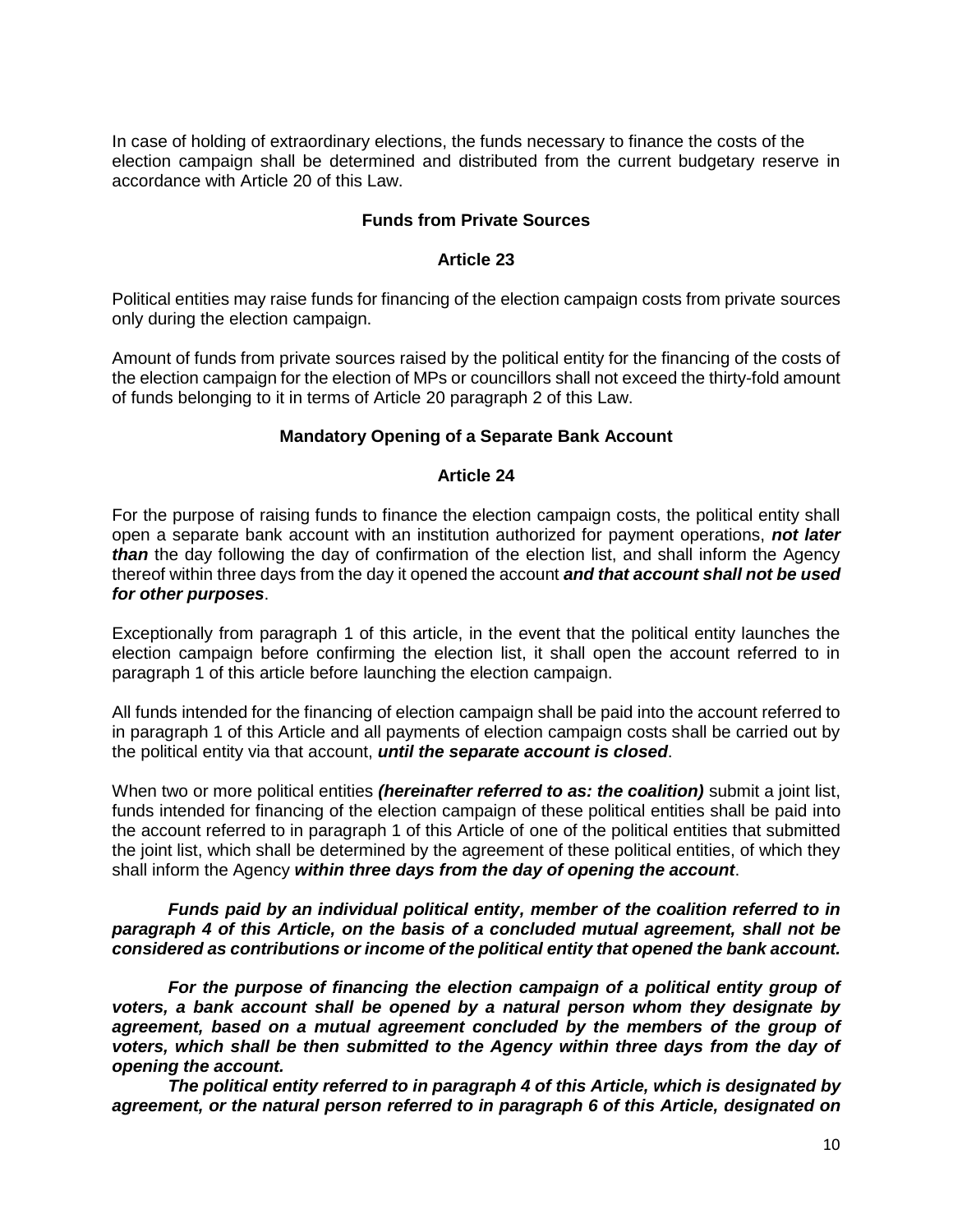*the basis of a mutual agreement, that opened a special bank account referred to in paragraph 1 of this Article, shall be responsible for submitting reports and for compliance with prescribed obligations, prohibitions and restrictions for the political entity participating in the election campaign.* 

If the funds for financing of the election campaign raised from private sources exceed the amount referred to in Article 23 paragraph 2 of this Law, surplus funds shall be transferred to the permanent bank account of the political entity or political entities, in accordance with the mutual agreement.

If the total amount of funds on the permanent bank account of the political entity exceeds the amount referred to in Article 15 paragraphs 1 and 2 of this Law, funds shall be refunded to the Budget of Montenegro and local self-governing budget, respectively.

### **Obligation to close the separate bank account**

#### **Article 25**

Political entity shall close the separate gyro account referred to in article 24 of this Law within 90 days from the day final election results are announced, and shall inform the Agency thereof within three days from the day it closed the separate bank account *and provide proof of its closure.*

*If the entity responsible for keeping the funds does not pay those funds to the separate account by the time the account is closed, it shall pay the same amount to the political entity's regular account.*

### *Obligations in Case of Discontinued Submission, Withdrawal, Rejection or Refusal of the Electoral List*

## *Article 26*

*In the case referred to in Article 24 paragraph 2 of this Law that a political entity launches the election campaign and opens a separate bank account to finance the election campaign before its electoral list is verified, it shall return the unspent funds to the payers in proportion to the amount paid or pay them to the national budget, if it discontinues submission of the electoral list, withdraws the electoral list, the competent election commission makes a decision on rejection of the electoral list submitted by it or if the competent electoral commission issues a decision refusing to verify the electoral list it has submitted.*

*The political entity referred to in paragraph 1 of this Article shall close the separate account for financing of the election campaign within 15 days from the day the competent election commission publishes the summary election list and submit a certificate of closure of this account to the Agency within five days from the day of its closure.*

*The political entity referred to in paragraph 1 of this Article shall prepare a report on financing of the election campaign by the day of closing the separate account referred to in Article 25 of this Law and submit it to the Agency within 20 days from the day the competent election commission publishes the summary electoral list.*

#### **Responsible Person**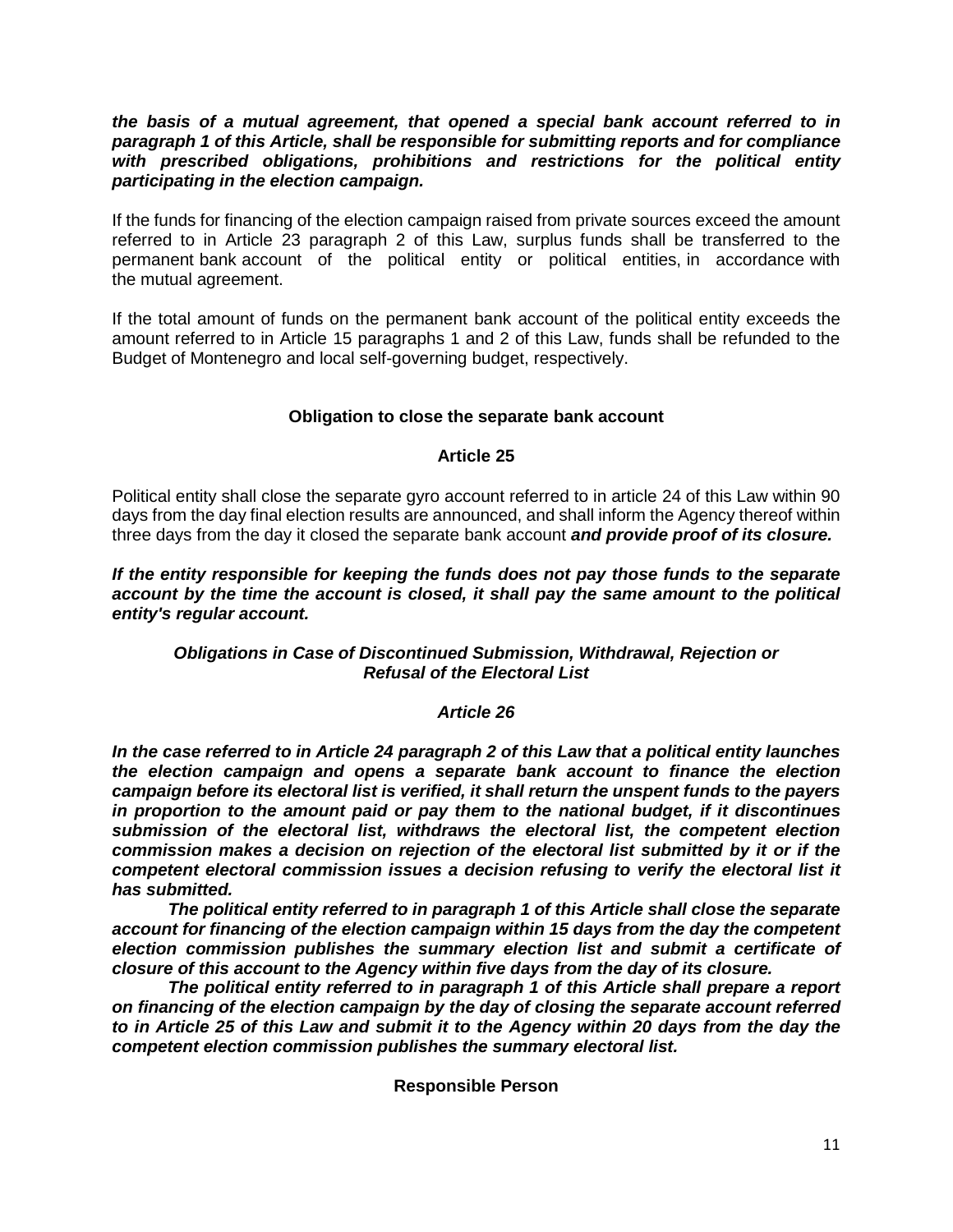Political entity shall designate a person responsible for appropriate spending of funds and submission of reports (hereinafter referred to as: the responsible person).

*Responsible person of the political entity group of voters, designated by mutual agreement, or responsible person in the political entity coalition, designated by agreement, shall be responsible for submitting the report and complying with the obligations, prohibitions and restrictions prescribed by this Law for the political entity participating in the election campaign.*

Signature of the responsible person shall be deposited with an institution authorized for payment operations.

Political entity shall inform the Agency within three days from the day of designation of the person referred to in paragraph 1 of this Article, and of any changes relating to the status of that person.

### **IV. FINANCING OF THE ELECTION CAMPAIGN OF A CANDIDATE FOR THE ELECTION OF THE PRESIDENT OF MONTENEGRO**

## **Allocation of Budgetary assets**

## **Article 28**

Budgetary assets for financing of one part of election campaign costs referred to in Article 16 paragraph 1 of this Law, for the candidate for the election of the President of Montenegro shall be provided in the amount of 0.07% of the total planned budgetary assets after deduction of the capital budgetary assets and the budgetary assets of the state funds (current budget), for the year for which the budget is adopted.

In case of holding of just one round of elections, the funds referred to in paragraph 1 of this Article shall be distributed in the following manner:

- 1) 20% to all candidates whose candidacy has been verified, in equal amounts, within 10 days from the day of verification of the list of candidates;
- 2) 80% to the candidates who win more than 3% of votes, in proportion with the percentage of the votes won.

In case of holding of two rounds of elections, the funds referred to in paragraph 1 of this Article shall be distributed in the following manner:

- 1) 20% to all candidates whose candidacy has been verified, in equal amounts, within 10 days from the day of verification of the list of candidates;
- 2) 40% to all candidates who win more than 3% of votes, in proportion with the percentage of the votes won;
- 3) 40% to both candidates, in proportion with the percentage of the votes won.

Distribution of funds referred to in paragraph 2, Item 2 and Paragraph 3, Items 2 and 3 of this Article shall be carried out following the publication of final election results, within seven days from the day of submission of the report on funds raised and spent for the election campaign with the supporting documents referred to in Article 50 of this Law to the Agency.

In case of holding of the extraordinary elections, the funds for covering the costs of the election campaign shall be established and distributed in accordance with paragraphs 1, 2, 3 and 4 of this Article.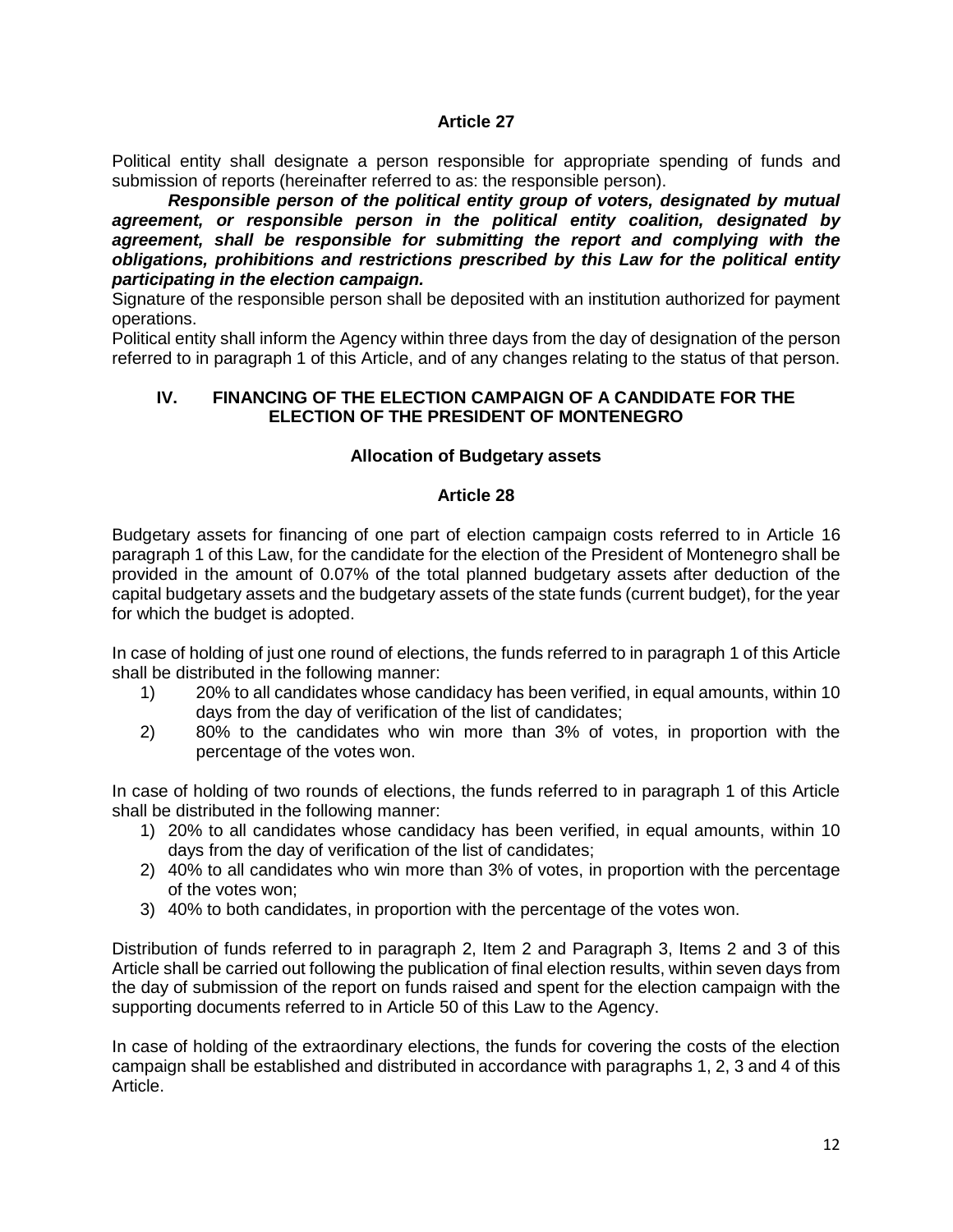## **Funds from Private Sources**

### **Article 29**

Political entities may raise funds from private sources only during the election campaign.

The amount of funds from private sources that a candidate raises to finance the election campaign shall not exceed total amount of funds referred to in Article 28 paragraph 1 of this Law.

The total value of the payment and contribution of a natural person or an entrepreneur for financing of the election campaign shall not exceed the amount of *5,000* euros, and the total value of the payment and contribution of a legal entity or company for financing of the election campaign shall not exceed *20,000* euros.

## **Mandatory Opening of a Separate Bank Account**

### **Article 30**

For the purpose of raising funds to finance the election campaign costs, the candidate shall open a separate bank account with an institution authorized for payment operations on the day following the day of confirmation of the candidacy, i.e. confirmation of the list of candidates, and shall inform the Agency thereof within three days from the day it opened the account, and such account shall not be used for any other purposes.

### *Notwithstanding paragraph 1 of this Article, in the event that the candidate launches the election campaign before the nomination is verified, or before the list of candidates is verified, they shall open the account referred to in paragraph 1 of this Article before the election campaign begins.*

All funds intended for the financing of election campaign shall be paid into the account referred to in paragraph 1 of this Article and all payments of election campaign costs shall be carried out via that account.

If the funds for financing of the election campaign gathered from private sources exceed the amount

referred to in Article 29, paragraph 2 of this Law, funds shall be refunded to the Budget of Montenegro.

Costs of the election campaign of a political entity shall not exceed the amount of funds referred to in Articles 28 and 29 of this Law.

## **Obligation to close the separate bank account**

## **Article 31**

Candidate for the President of Montenegro shall close the separate gyro account referred to in article 30 of this Law within 90 days from the day final election results are published, and shall inform the Agency thereof within three days from the day it closed the separate bank account *and provides proof of its closure.*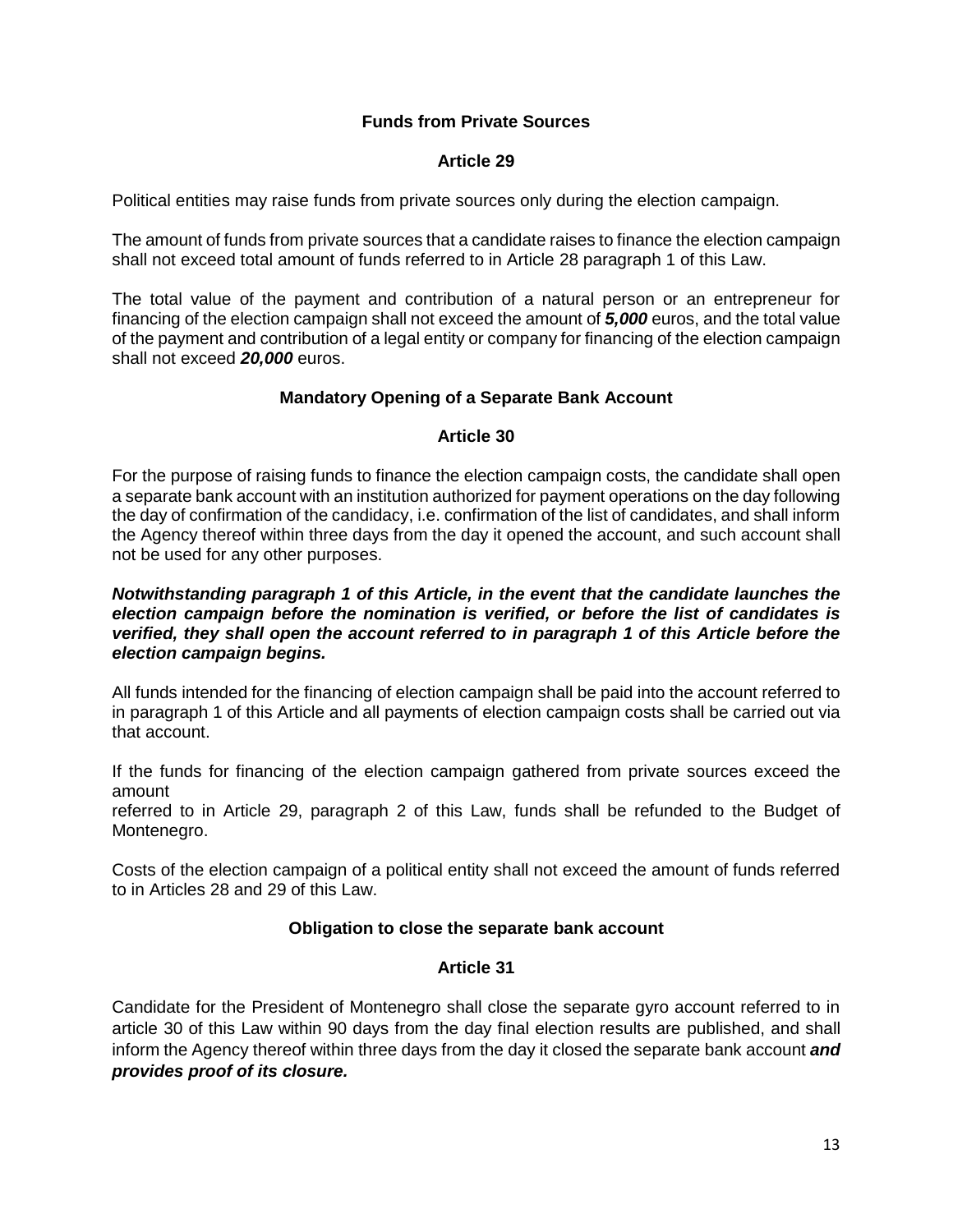*If the entity responsible for keeping funds does not pay those funds to the separate account by the time the account is closed, it shall pay the same amount to the political entity's regular account.*

## **Responsible Person**

### **Article 32**

The candidate shall *designate* a person responsible for the appropriate spending of funds and submission of reports *the following day after the verification of candidacy or list of candidates.*

Signature of the responsible person shall be deposited with an institution authorized for payment operations.

Candidate, i.e. the person submitting the proposal of a candidate shall inform the Agency thereof within three days from the day of designation of the person referred to in paragraph 1 of this Article, and of any changes relating to the status of that person.

# V. **PROHIBITIONS AND RESTRICTIONS**

## **Prohibition of Financing**

### **Article 33**

The political entities are prohibited from receiving material and financial assistance and nonfinancial contributions from: other states, companies and legal entities outside the territory of Montenegro; natural persons and entrepreneurs who do not have the right to vote in Montenegro, anonymous donors, public institutions, legal entities and companies with a share of state-owned capital; trade unions; religious communities and organizations; non-governmental organizations; casinos, betting shops and other providers of games of chance.

A person who was convicted by a final judicial decision for a criminal offense with the elements of corruption and organized crime is prohibited from financing a political entity.

In the period from the day of calling until the day of holding of the elections, the natural and legal persons referred to in paragraphs 1 and 2 of this Article are prohibited from running media and public campaigns on behalf or for the needs of a political entity.

Political entities shall not take loans from natural persons.

Legal entities, companies and entrepreneurs and related natural persons which, based on a contract with the competent bodies and in accordance with the Law, performed activities of public interest or concluded a contract through the public procurement procedure, in the period of two years preceding the conclusion of the contract, for the duration of the business relationship, as well as two years after the termination of the business relationship shall not give contributions to the political entities.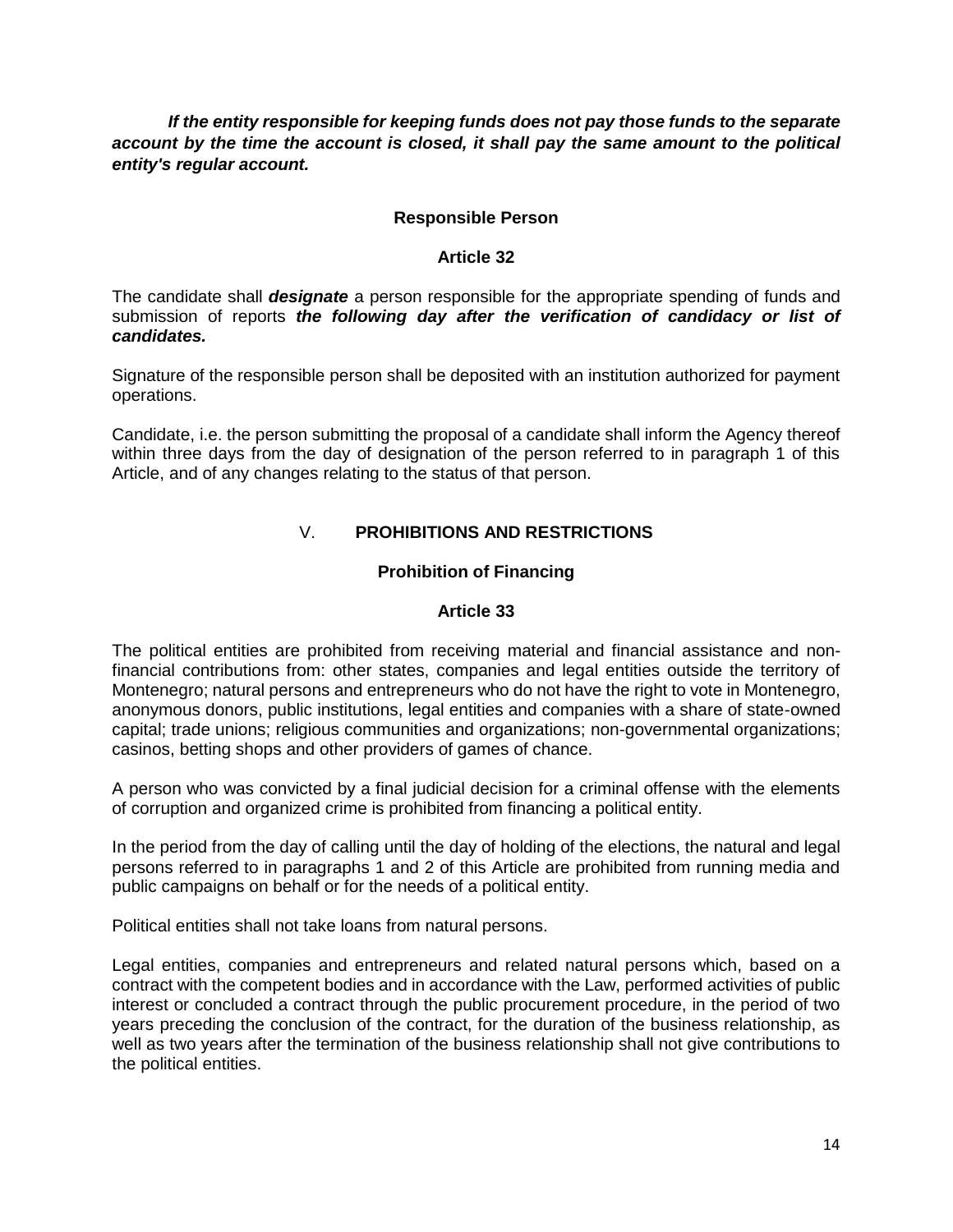Natural persons and legal entities, against which the tax authority initiated a procedure of forced collection of debt through the adoption of the decision on forced collection of tax, shall not make contributions to political entities.

Legal entity which failed to meet the outstanding obligations towards the employees within the past three months shall not give contributions to legal entities.

### *Article 34*

*It is prohibited to promise or make conceivable any political or any other counter favour, privilege or personal benefit to a natural or legal person for the purpose of obtaining financial, material or non-financial support for a political entity.*

*It is prohibited to give or receive contributions in cash or in a form of products or services through third parties (intermediaries).*

*It is prohibited to conceal private sources of financing and amounts collected from private sources of financing.*

### **Prohibition of Exerting Pressure**

#### **Article 35**

Political entities, legal and natural persons are prohibited from exerting any form of pressure on legal entities, companies and natural persons in the course of raising contributions or any other activity related to the election campaign and financing of political entities.

### **Prohibition of Use of State Funds and Distribution of Advertising Materials and Collection of Support Signatures for Submission of Electoral List and Candidacy**

#### **Article 36**

It is prohibited to use the premises of state bodies, state administration bodies, local selfgoverning bodies, local administration bodies, public enterprises, public institutions and state funds and companies founded and/or owned in major part or partly by the state or local selfgovernment unit, for the preparation and implementation of the campaigning activities, unless the same conditions are provided for all participants in the election process.

It is prohibited to distribute promotional materials *and collect support signatures for submission of a political entity's electoral list and submission of a candidate's candidacy for the election of the President of Montenegro* in the state bodies, state administration bodies, local self-government bodies, local administration bodies, public enterprises, public institutions and state funds and companies founded and/or owned in major part or partly by the state or a local self-government unit.

## **Article 37**

Paid advertising of state bodies and local self-governing bodies, public companies, public institutions and state funds in Montenegro, which could in any way place into a favoured position the political entities or their representatives during the election campaign, is prohibited.

## **Restriction of the Use of State Funds**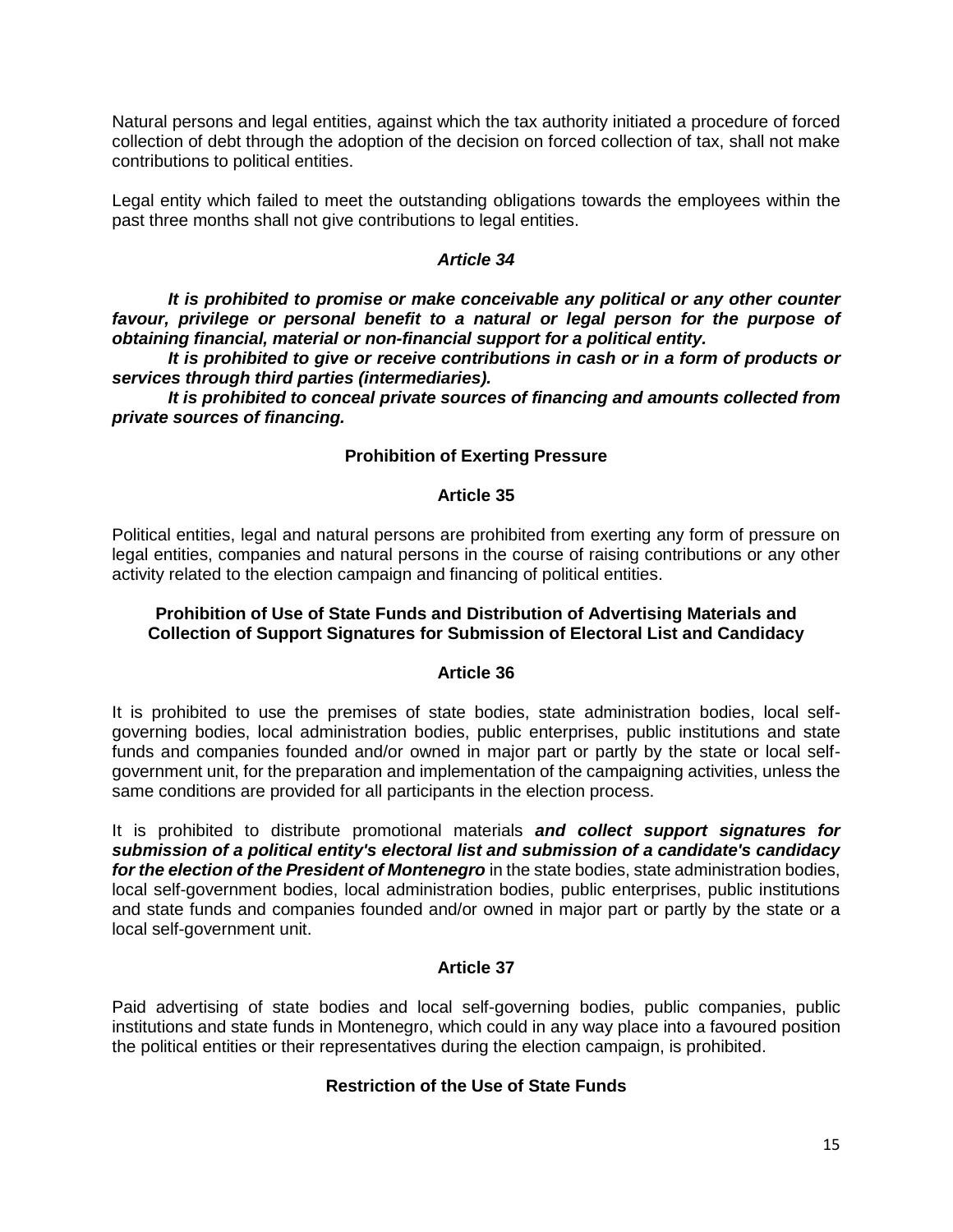State and local budgetary spending units, except for the State Election Commission and the municipal election commissions, shall be prohibited from monthly spending higher than the average monthly spending in the previous six months from the day of calling of the elections until the day of holding of the elections, except in cases of emergency, in accordance with the Law.

Notwithstanding paragraph 1 of this Article, if the elections are held in the first half of the year, budgetary spending units shall be prohibited from monthly spending exceeding the amounts specified by monthly spending plans established by the Ministry or local administration body at the beginning of the fiscal year.

*The prohibition referred to in paragraph 1 of this Article shall also apply to legal entities exercising public authorisations or activities of public interest on the basis of a contract with the competent authority, as well as to business organisations owned by the state or local self-governing unit in accordance with the law governing prevention of corruption.*

*Notwithstanding paragraph 1 of this Article, monthly spending higher than the average monthly spending in the last six months of the previous year shall be prohibited for state institutions for social and child protection and for state and local authorities competent for agriculture.*

From the day of calling until the day of holding of the elections, as well as one month following the holding of the elections, all budgetary spending units, at the state and local level, shall post on their websites weekly analytical statements from all the accounts in their possession and submit them to the *anti-corruption* working body of the Parliament (hereinafter referred to as: the Committee) and to *the Agency*.

## *Prohibition of use of state-owned machinery and equipment*

#### *Article 39*

*It is prohibited for business organisation founded or majority-owned by the state or a local self-government to give their machinery and equipment to third parties for use without special decision and without a compensation contract, within six months before the planned deadline for holding elections, and the planned deadline for holding elections being the date on which the elections were held in the current term of office, except in cases of the need to repair damage caused by natural disasters, fires or prevention of spreading of an infectious disease epidemic.*

*The business organisations referred to in paragraph 1 of this Article shall publish all their decisions, contracts and orders for the use of machinery and equipment outside their core business activity on their official website and submit them to the Agency and the Committee within three days from the day of their adoption*.

**Transparency of Social Welfare Payments**

**Article 40**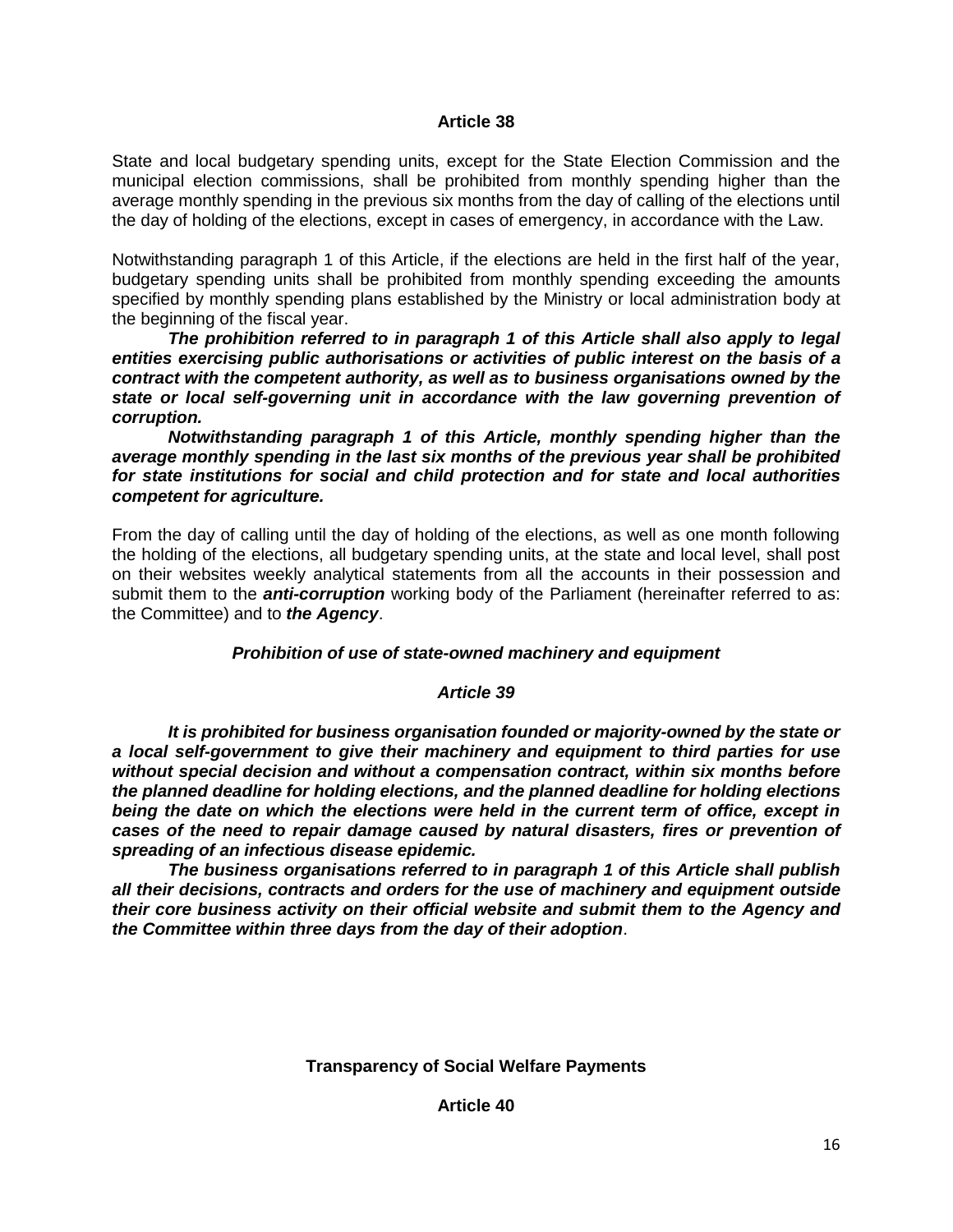*The state and local budget spending units are prohibited from paying or providing one-off financial assistance, in accordance with the law governing the entitlements and activities of social and child protection, except in the case of the death of a family member, a serious illness that causes a permanent disability exceeding 50% or damage to a housing or property due to fire or natural disaster.*

*Local budget spending units are prohibited from monthly spending on social welfare benefits under the jurisdiction of the local government unit, in accordance with the law governing the entitlements and activities of social and child protection, exceeding 20% of the average monthly spending on these benefits in the third quarter of the previous budget year.*

*It is prohibited to use the current budget reserve at the national and local level to allocate social benefits in the year in which local or parliamentary elections are held,*  **except in cases of war, emergency, epidemic or pandemic of infectious diseases.**

*In the case of extraordinary elections, the prohibition referred to in paragraph 3 of this Article shall be valid for six months from the day the elections are called.*

The ministry in charge of labour and social welfare shall collect the analytical statements containing data on the amounts and number of beneficiaries of all types of social welfare during the election campaign, as well as the data on types and beneficiaries of social welfare.

Municipalities shall collect the data on distribution of all forms of social welfare at the local level during the election campaign, including the data on types, amounts and beneficiaries of social welfare.

Data referred to in paragraphs 5 and 6 of this Article shall be published on the websites of the institutions collecting them, and shall be submitted on *a seven-day* basis to the Committee and the Agency.

*The Committee members and the authorized and responsible persons at the Agency shall take due care of protection of personal data contained in the provided data and documentation referred to in paragraphs 5 and 6 of this Article.*

#### **Transparency of Budget Expenditures**

#### **Article 41**

Every *week*, the Ministry shall publish on its website the statements from the State Treasury as well as the analytical statement on the use of funds from the budgetary reserve in the period from the day of calling until the day of holding of the elections.

Every *week*, the local administration body shall publish on the website of the municipality the statements from the local treasury as well as the analytical statement on the use of funds from the budgetary reserve in the period from the day of calling until the day of holding of the elections.

Data referred to in paragraphs 1 and 2 of this Article, *as well as all decisions on allocation and payment of funds,* shall be submitted on a *weekly* basis to the Committee and the Agency, while ensuring the protection of personal data.

*The Committee members and the authorized and responsible persons at the Agency shall take due care of protection of personal data contained in the provided data and documentation referred to in paragraphs 1 and 2 of this Article.*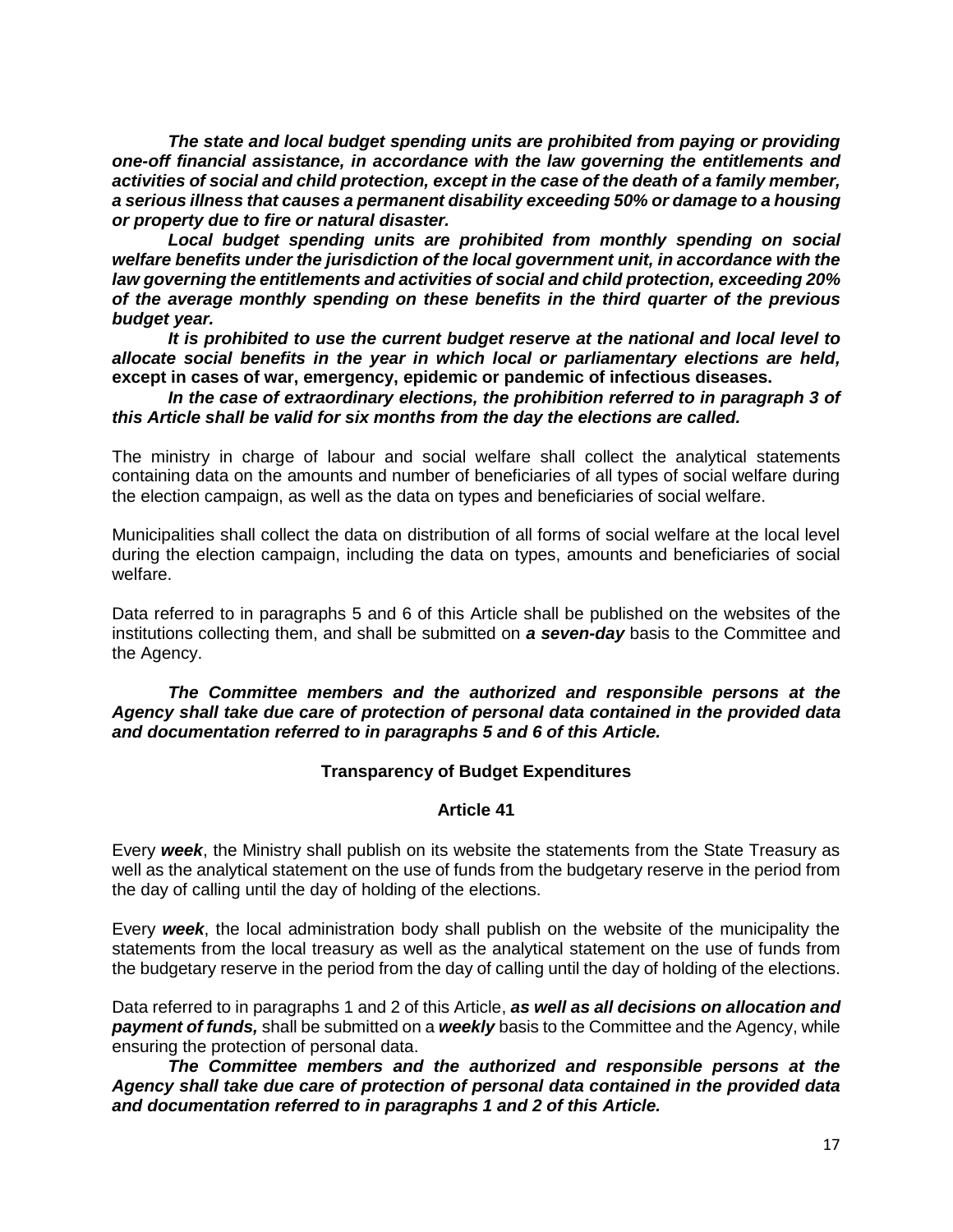## **Prohibition of Writing-Off of debts**

### **Article 42**

Legal entities founded, owned in major part or partly by the state or a local self- government unit, are prohibited from writing off debts of the citizens, including bills for electricity, water and for all types of public services in the period from the day of calling until the day of holding of the elections, as well as one month following the holding of the elections.

*In the year in which regular elections are held, and in the case of extraordinary elections in the period from the day they are called until two months after the final election results are pronounced, it is prohibited to introduce new or one-off electricity subsidies and subsidies for utilities provided by the companies founded by and/or fully or partially owned by the national or local governments.*

*From the day elections are called until two months after the final election results are pronounced, the competent national and local authorities are prohibited from writing off the liabilities on the basis of exemption from value added tax, other taxes and parafiscal duties.*

### **Use of Official Cars**

### **Article 43**

Public officials are prohibited from using official cars in the period of the election campaign, except for the needs of official duties.

The prohibition referred to in paragraph 1 of this Article shall not apply to persons who have the status of protected persons.

All state bodies, state administration bodies, local self-government bodies, local administration bodies, public enterprises, public institutions and state funds and companies founded and/or owned in major part or partly by the state or local self-government unit shall publish weekly on their websites all issued travel orders for official cars, form the day of calling of the elections until the day of holding of the elections.

Travel orders referred to in paragraph 3 of this Article shall be submitted to the Agency weekly, and the Agency shall submit them immediately upon receipt to the Committee.

## **Employment and Hiring of Employees**

#### **Article 44**

In the period from the day of calling until the day of holding of the elections, in exceptional cases for reasons of ensuring smooth and regular functioning of state bodies, state administration bodies, local self- government bodies, local administration bodies, public companies, public institutions and state funds, and based on a decision of the competent body of these entities, persons may be employed for a fixed-term as well as hired under a temporary service contract, only if it has been planned by the act on systematization and job descriptions.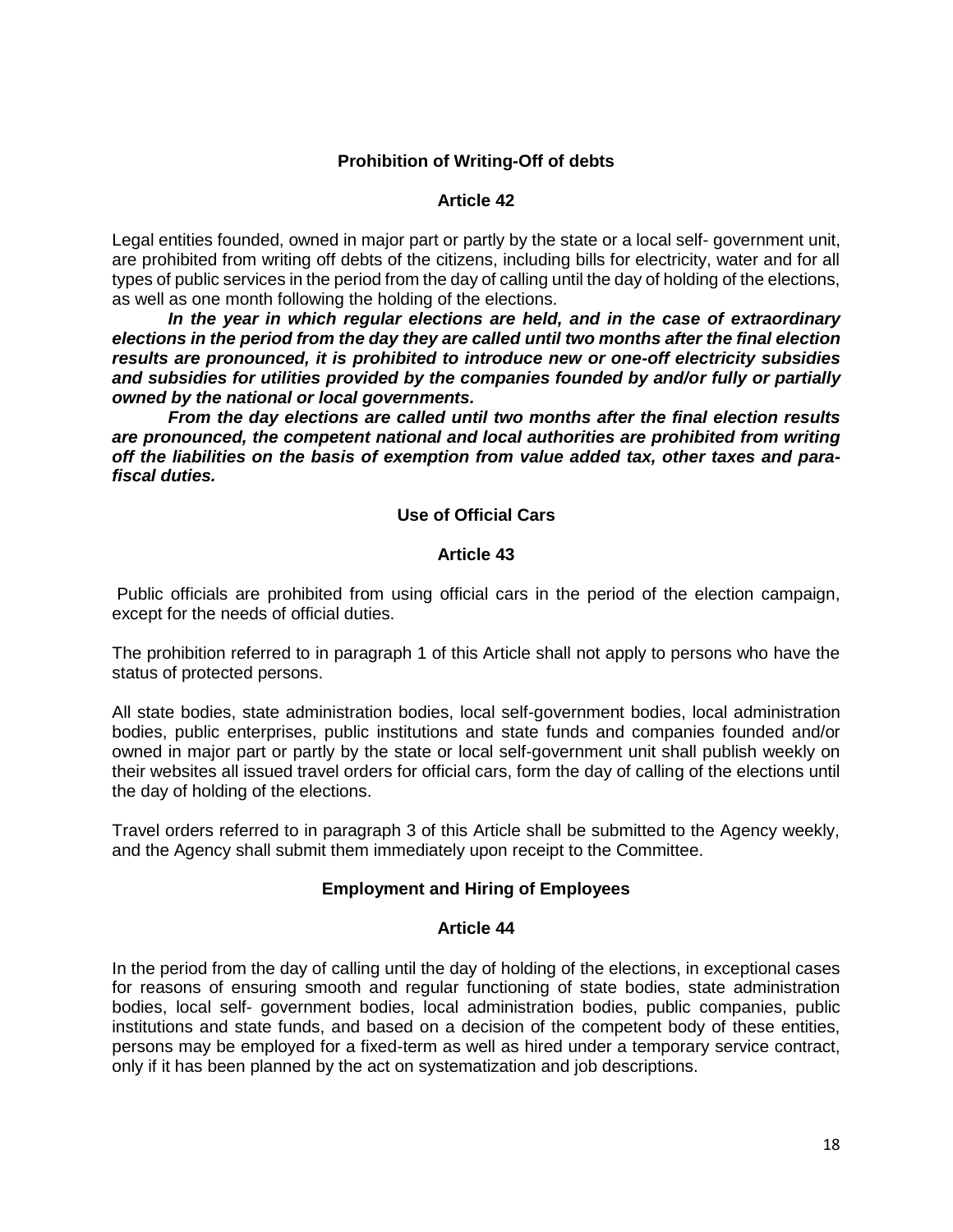Bodies and legal entities referred to in paragraph 1 of this Article shall submit all decisions on employment adopted in line with the laws governing labour relations, rights and obligations of civil servants and state employees and contractual relations, with the complete supporting documentation, to the Agency within three days from the day of adoption of the decision.

The Agency shall publish the submitted documents referred to in paragraph 2 of this Article on its web site within seven days from the day of submission.

Public officials, except for the MPs and councillors, and employees in state bodies, state administration bodies, local self-government bodies, local administration bodies, public companies, public institutions and state funds are prohibited from engaging, during working hours, in the activities of the election campaign.

#### *Article 45*

*The measures and restrictions referred to in Article 38 paragraph 5, Article 42, Article 43 paragraphs 3 and 4 and Article 44 paragraphs 1, 2 and 3 of this Law shall apply in the case of elections for the President of Montenegro, elections for MPs and elections for local councillors if there are at least 20% of voters in those elections out of the total number of voters entered in the voting register.*

*If elections for local councillors are held in one or more municipalities where there are fewer than 20% of voters out of the total number of voters entered in the voting register, measures and restrictions referred to in Article 38 paragraph 5, Article 40 paragraph 6, Article 41 paragraph 2, Article 42, Article 43 paragraphs 3 and 4 and Article 44 paragraphs 1, 2 and 3 of this Law shall apply only on the territory of those municipalities.*

#### **Article 46**

Method of performing control of application of provisions of Articles 33 to 45 of this Law shall be governed by a special act adopted by the Agency.

*The special act referred to in paragraph 1 of this Article shall govern regular, proactive checks of compliance with laws by state authorities, state administration authorities, local self-government authorities, local administration authorities, public institutions, state funds and companies that are wholly or partially owned by the state or a local self-government unit.*

*The entities referred to in paragraph 2 of this Article shall be selected for compliance audit based on risk involved, by means of a random selection system or based on some other criteria in accordance with the law or a separate act.*

*The analytical statements from articles 38, 40 and 41 of this Law shall provide accurate and complete information on the following categories at least: budget line, transaction number, recipient/payer, as well as the registration number for the legal entity (tax identification number - TIN), amount and date.*

*All acts, data and documents referred to in Articles 38, 39, 40, 41, 43 and 44 of this Law, submitted by the authorities and legal entities to the Agency, shall be published by the Agency on its website within three days from the date of their submission.*

#### **VI. FINANCIAL OPERATIONS OF A POLITICAL ENTITY**

#### **Taxation of Revenues of a Political Entity**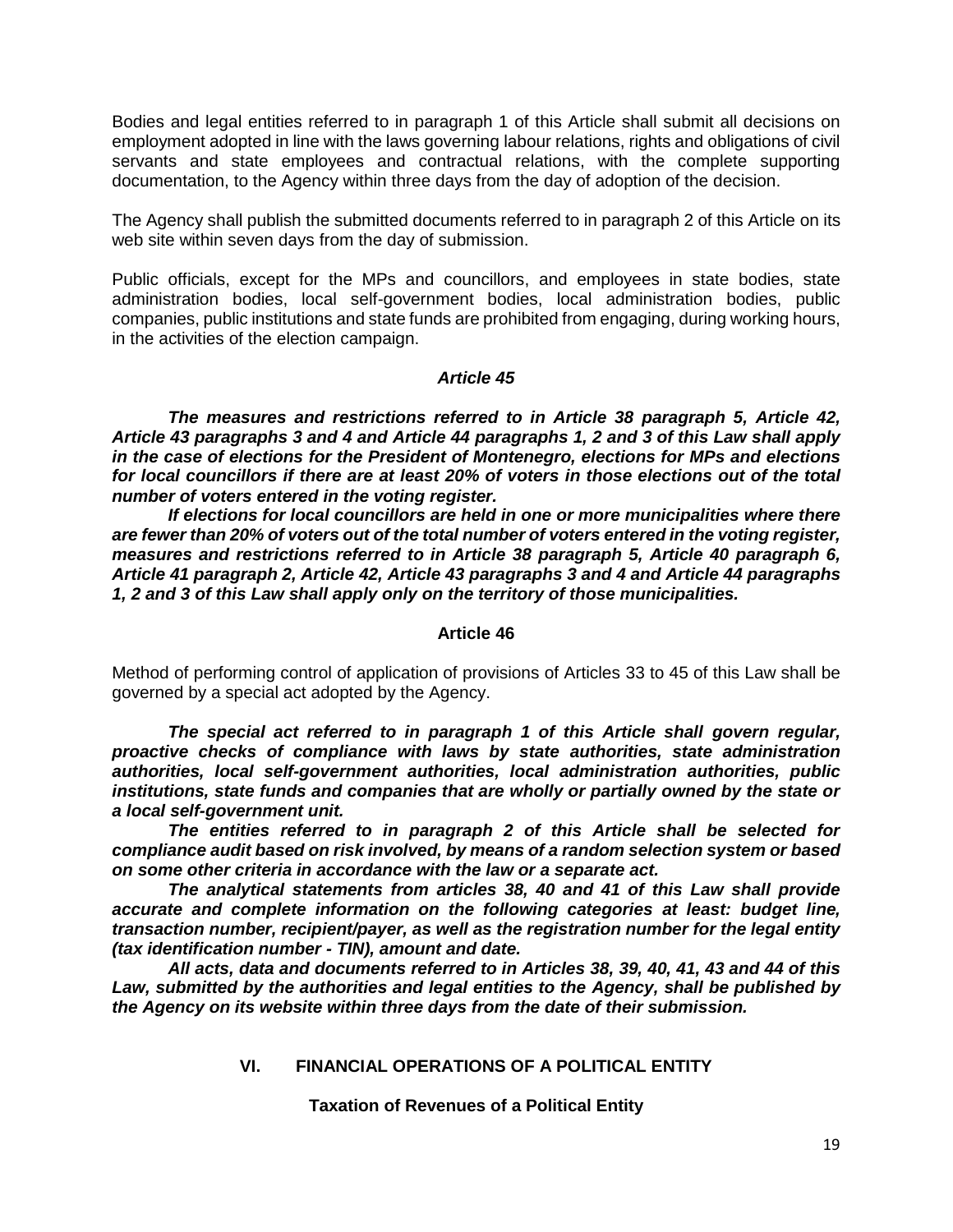Revenues acquired by a political entity from membership fees and contributions shall not be subject to taxation.

Other revenues acquired by a political entity shall be taxed in accordance with the law.

## **Obligation of Keeping Accounting Records**

### **Article 48**

A political entity shall keep the accounting records of revenues, property and expenditures by origin (separately for assets from public and private sources), the amount and structure of revenues, property and expenditures, in accordance with the regulation of the Ministry, *which it shall adopt within 60 days from the date of this Law coming into effect.*

A political party shall submit the statement of accounts and the consolidated financial statement to the administrative body in charge of keeping the single register of taxpayers, to the State Audit Institution and the Agency, not later than by 31 March of the current year for the previous year.

When submitting the statement referred to in paragraph 2 of this Article, the political entity shall submit to the State Audit Institution and the Agency the financial statements and reports on assets of all legal entities and companies it founded or in which it has an ownership share as supporting documents, *and which shall include both the election campaign and regular operation*.

### *The political entity shall present accurate and complete data in the report.*

Statement referred to in paragraph 2 of this Article shall be submitted in hard copy and in electronic form, on a form defined by the Ministry, *within 60 days from the date of this Law coming into effect.*

The Agency shall publish documents referred to in paragraphs 2 and 3 of this Article on its website, within seven days from the day of receipt.

## **Internal Control of Financial Operations**

#### **Article 49**

Political entity shall regulate the manner of performance of internal control over financial operation by its own acts.

Political entity shall designate a person responsible for financial operations, prescribe the manner of gaining insight of an entity member into revenues and expenditures of the entity and adopt a financial plan and program of work by the end of the current year for the following year.

## **VII. SUBMITTING AND PUBLISHING OF REPORTS**

## **Submitting Of Reports On Funds Spent On The Electoral Campaign**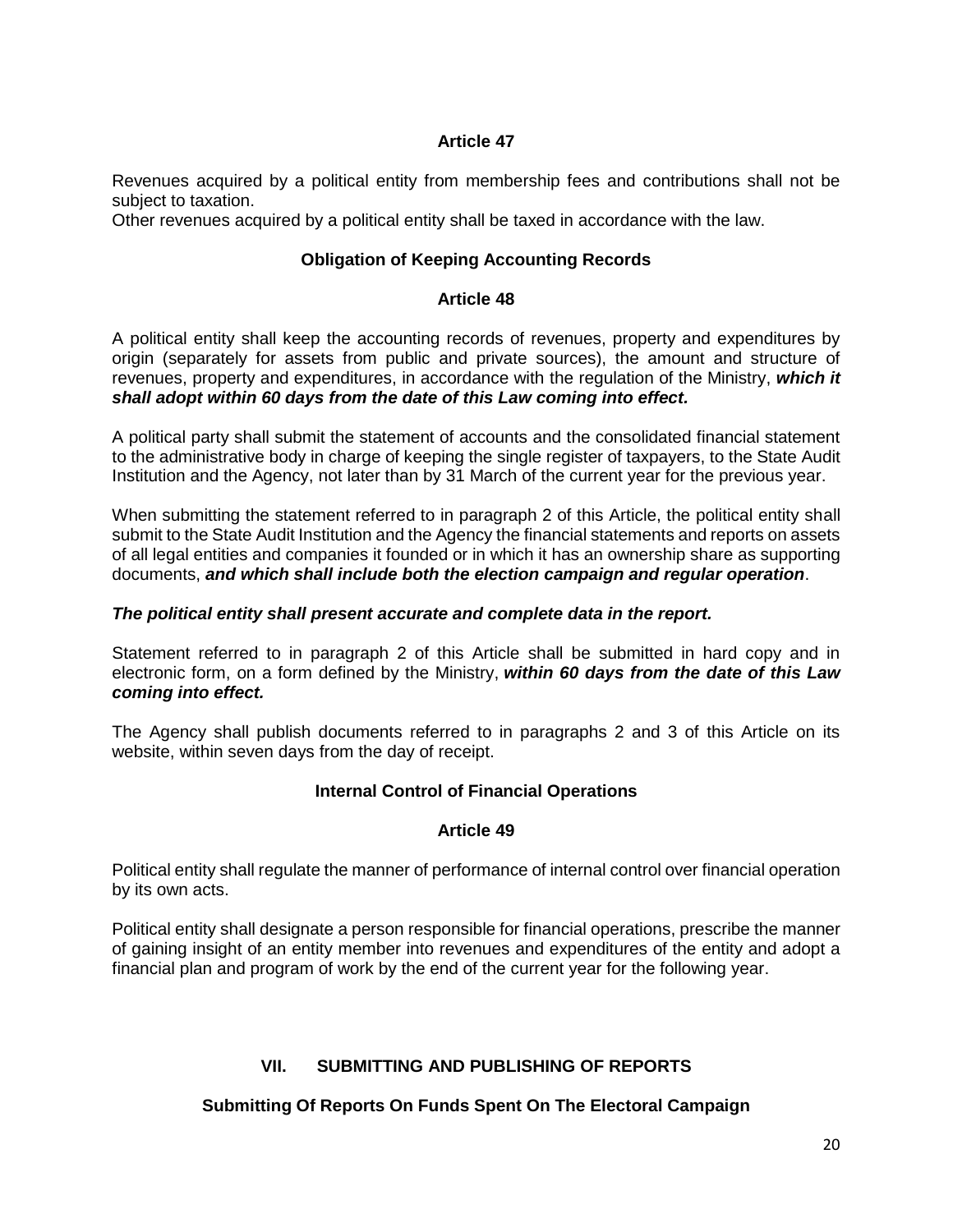Political entity shall prepare a report on the origin, the amount and structure of the funds from public and private sources raised and spent on the election campaign, and shall submit it to the Agency, with supporting documentation, within 30 days from the day of holding of the elections.

The report referred to in paragraph 1 of this Article shall be submitted in hard copy and electronic form, on a form established by the Agency.

If a joint election campaign is run for multiple elections held on the same day, a political entity shall submit an integrated report on the origin, amount and structure of the funds raised and spent to the Agency, within 30 days from the day of holding of the elections.

The reports referred to in paragraphs 1 and 3 of this Article shall show the total amount of funds raised, separately for budgetary assets and funds from private sources.

Along with the reports referred to in paragraphs 1 and 3 of this Article, a political entity shall submit bank statements that show all revenues and expenditures from these accounts, in the period from its opening until the day of filing of the report with the documentation.

## **Publishing of the Report**

### **Article 51**

The Agency shall publish on its website the reports referred to in Article 50 of this Law within seven days from the day of receipt.

## **Submission of the Report on Income and Property of the Candidate for the Election of the President of Montenegro**

#### **Article 52**

Candidate for the election of the President of Montenegro shall submit to the Agency the report on incomes and property for himself/herself, spouse or partner and children if they live in the same household, within 15 days from the day of candidacy, *in the manner and on the form defined by the Agency.*

Reports referred to in paragraph 1 of this Article shall be published on the website of the Agency within seven days from the day of receipt.

## **Disclosure of Names of Natural Persons and Legal Entities**

#### **Article 53**

Political entity shall submit to the Agency a report on the contributions of legal and natural persons on a fifteen-day basis, during the election campaign.

The Agency shall prescribe the form and content of the reports referred to in paragraph 1 of this Article.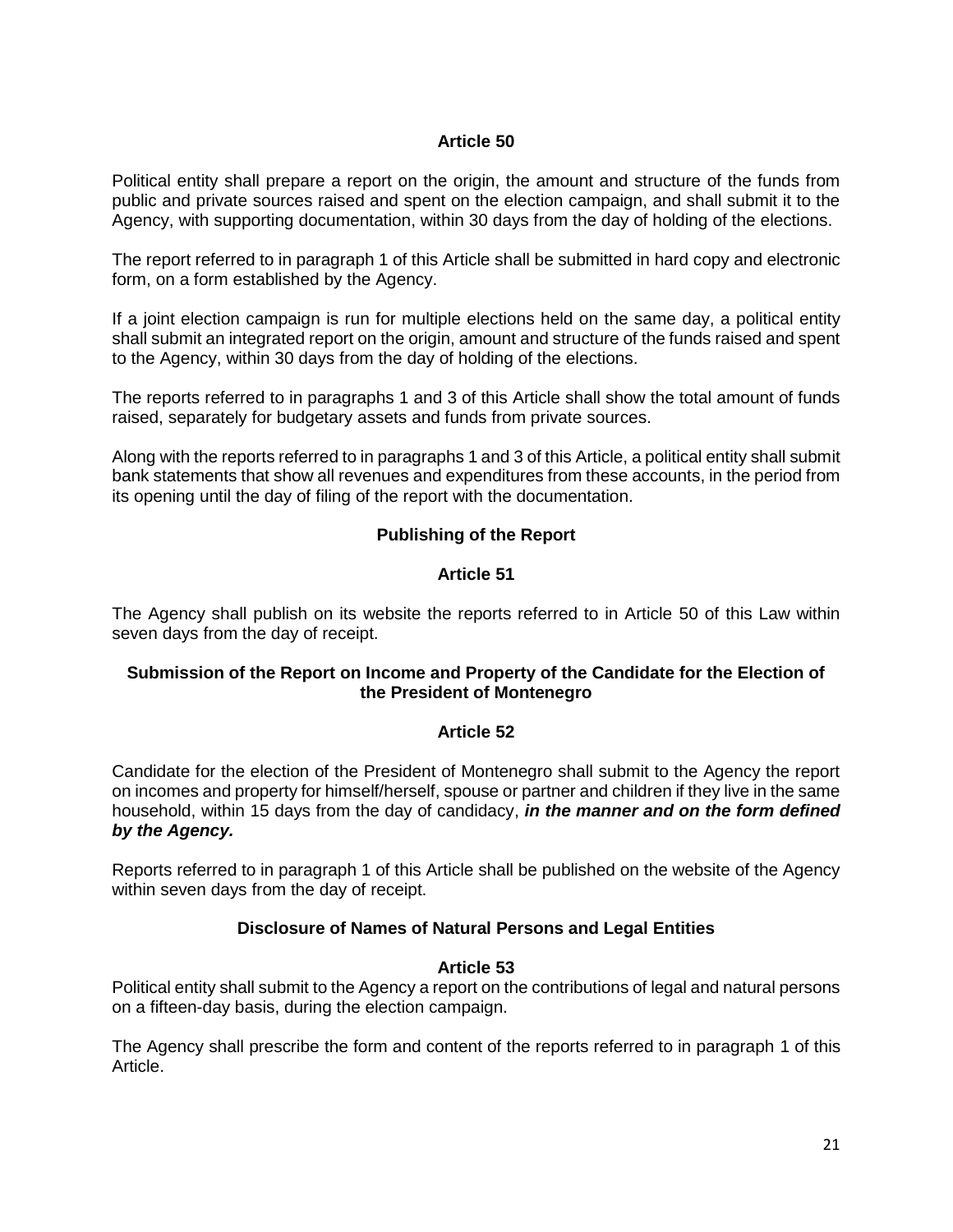The Agency shall publish the report referred to in paragraph 1 of this Article on its website, within seven days from the day of receipt.

### **Submission of an interim report**

#### **Article 54**

Political entity shall submit to the Agency an interim report on the expenses of the election campaign five days before the Election Day.

The form and content of the report referred to in paragraph 1 of this Article shall be prescribed by the Agency.

The Agency shall publish on its website the report referred to in paragraph 1 of this Article, within 24 hours from the time of receipt.

### **VIII. SUPERVISION**

#### **Implementing Bodies**

#### **Article 55**

Supervision over implementation of this Law shall be carried out by the Agency, within the competences determined under this Law.

*The State Audit Institution shall audit the consolidated financial statements of political entities based on the assessed risk and the criteria from the Guidelines on the Methodology of Performing Financial Audit and Regularity Audit.*

*Over a four-year period, the State Audit Institution shall audit the annual consolidated financial statements of all political entities with a parliamentary status at national and local levels.*

#### **Procedure and Decision-making in Case of Violation of the Law**

#### **Article 56**

The procedure in which it is decided whether there is a violation of this Law and measures are pronounced in accordance with this Law shall be initiated by the Agency.

Procedure referred to in paragraph 1 of this Article may be initiated ex officio by the Agency, based on its own knowledge or upon a report by a natural or legal person.

*The Agency shall make the decision whether to initiate or not to initiate the procedure following the application by a natural or legal person.*

*The Agency shall inform the applicant in writing about its decision to initiate or not to initiate the procedure upon submission of application and to deliver it along with the explanation, within 15 days from the day of submission of the application.*

*The Agency shall guarantee the anonymity to the applicant referred to in paragraph 2 of this Article.*

The Agency shall prescribe the manner and procedure of reporting and deciding upon objections filed in the course of the election campaign based on the suspicion of existence of violation of this Law.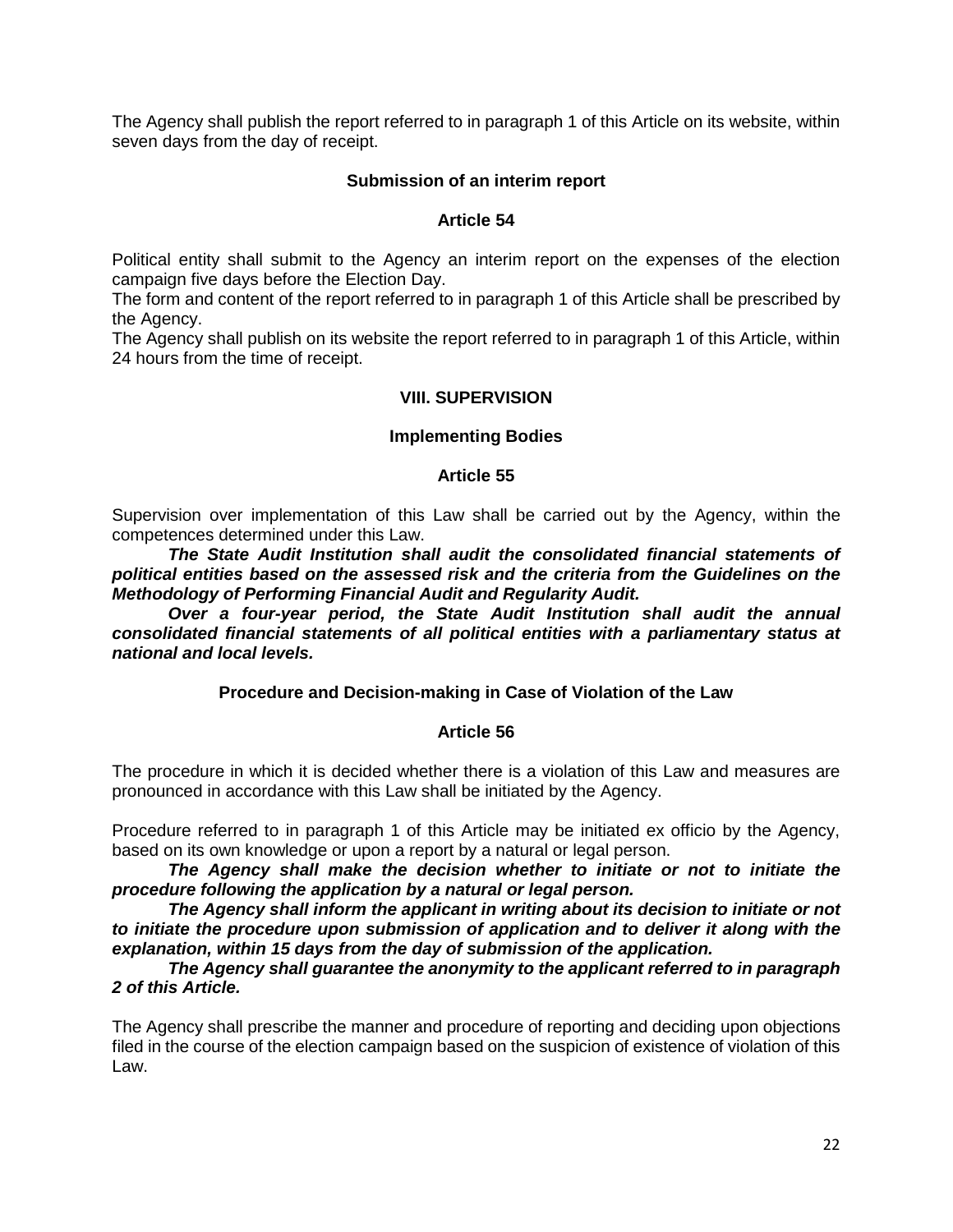The Agency shall inform the political entity on initiation of the procedure referred to in paragraph 1 of this Article.

### **Establishment of Facts and Circumstances**

### **Article 57**

Procedure referred to in Article 56 of this Law shall be conducted by the Director of the Agency through a person authorized by the Agency (hereinafter referred to as: the authorized officer).

The authorized officer shall, ex officio, obtain the data and notifications on facts necessary for conducting the procedure and decision-making, of which the official records are kept by the competent state bodies, state administration and local administration and local self-government bodies, and public companies, companies, institutions or other natural and legal persons.

Bodies, legal and natural persons referred to in paragraph 2 of this Article shall, within the period of maximum 15 days and in the manner determined by the Agency, submit the requested data and notifications i.e. enable the insight into the requested documentation in accordance with the law.

If the bodies, legal and natural persons referred to in paragraph 2 of this Article fail to act within the deadline and in the manner referred to in paragraph 3 of this Article, they shall immediately inform the Agency about the eventual causes.

In case referred to in paragraph 4 of this Article, the Agency shall inform the body performing supervision over their work and submit a special report to the Parliament.

## **Implementation of Control and Supervision during the Election Campaign**

#### **Article 58**

During the election campaign, political entities shall keep and update regularly the records of funds raised from private sources and costs of the election campaign.

In order to exercise control and supervision during the election campaign, the Agency shall regularly collect data on all the activities of political entities during the election campaign in relation to the funds spent on financing of the costs of the election campaign.

Upon request and within the deadline determined by the Agency, but not longer than three days, the political entity shall submit the data that the Agency needs in order to perform the affairs under its competence.

During the election campaign, the Agency shall perform control and supervision over the calculation of non-financial contributions, paid-for media advertising, and prohibition of financing of political entities or running campaigns on their behalf and other prohibitions and restrictions prescribed by the law.

Should the Agency, during the control or supervision, obtain data indicating irregularities or violation of the law, it shall submit a report or a motion with the competent body within 15 days from the day of detected irregularity or violation of the law.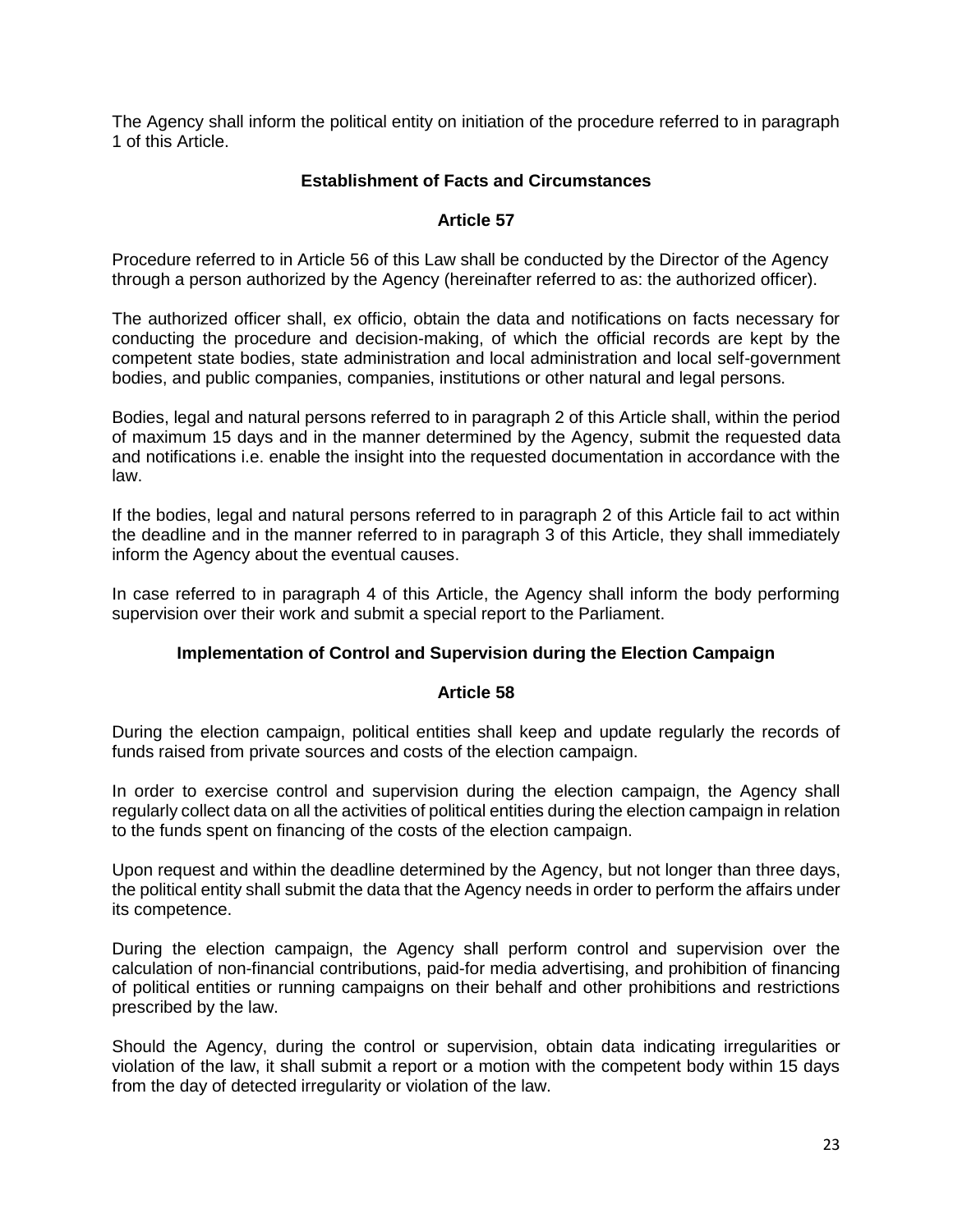Reports on exercised supervision during the election campaign and exercised control of financing of the election campaign of the political entities shall be adopted by the Agency and published on its website, 60 days following the day of proclamation of the final election results.

The method of performing control and supervision during the election campaign shall be governed in more detail by the Rulebook adopted by the Agency.

### **Application of Rules of the Administrative Procedure**

#### **Article 59**

Provisions of the Law governing the Administrative Procedure shall apply accordingly to the procedure of establishment of violation of this Law.

#### **Measures**

#### **Article 60**

The Agency shall pronounce the measure of issuance of warning to the political entity if it finds shortcomings which can be remedied during the control.

Should the political entity fail to act upon the warning measure by the deadline defined in the decision, *which shall not be shorter than ten and longer than 30 days,* or should the violation of this Law occur the shortcomings of which cannot be remedied, the Agency shall file a motion for initiation of the misdemeanour procedure before the competent court.

*For any violation of the provisions of this Law relating to the financing of election campaigns, the Agency may impose the measure of total or partial loss of the right to budgetary assets transfer for election campaign financing from Article 20 of this Law or the measure of suspension of budgetary assets transfer for election campaign financing on a political entity, in accordance with and in the manner specified by this Law.* 

*Should the political entity fail to submit reports within set deadlines and in the prescribed manner, fail to open a bank account for the election campaign or fail to submit the decision on the appointment of a responsible person, the Agency shall impose the measure of suspension of budgetary assets transfer for financing the costs of the election campaign on the political entity.* 

*Suspension of budgetary assets transfer for financing the costs of the election campaign from paragraph 4 of this Article shall last until the obligation is duly fulfilled, but no later than the deadline for closing the separate bank account for the election campaign from Article 25 of this Law expires.* 

*If the obligation is not duly fulfilled by the deadline prescribed for closing the separate account referred to in Article 25 of this Law, the Agency shall impose a measure of complete loss of budgetary assets for financing the election campaign costs.*

*The Agency shall impose the measure of complete loss of the right to budgetary assets for election campaign financing on a political entity in case of conviction of the political entity for offences referred to in Articles 66 paragraph 1, 1, 6, 20, 29 and 40 of this Law.* 

The Agency shall impose the measure of a partial loss of allocated amount of *budgetary assets for financing the costs of election campaign on a political entity, if that political entity exceeds the maximum amount allowed under Article 18 of this Law.*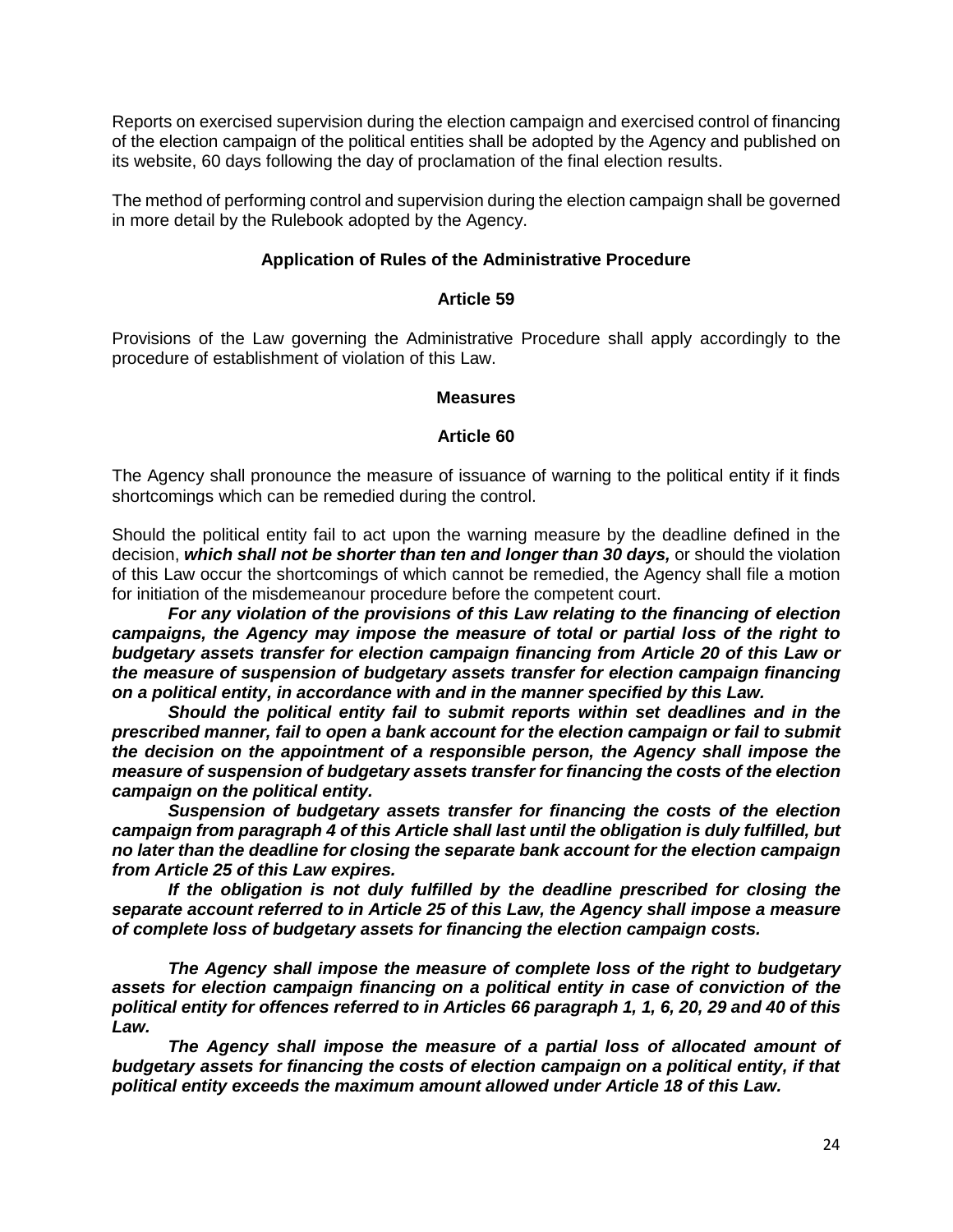*The measure of partial loss of budgetary assets for financing the election campaign costs shall be imposed in the amount exceeding the maximum allowed amount referred to in Article 18 of this Law.*

*If the amount exceeding the maximum amount is higher than the allocated amount of budgetary assets for financing the election campaign costs, the Agency will impose the measure of complete loss of budgetary assets for financing the election campaign costs on the political entity, which in accordance with Article 20 of this Law belong to that political entity.* 

*For any violation of the provisions of this Law relating to the financing of regular operation of a political entity, the Agency may impose the measure of suspension of the transfer of budgetary assets for financing regular operation or the measure of loss of these assets on the political entity, in accordance and in the manner prescribed by this Law.* 

*In case of failure to submit a report on financing of regular operation of the political entity, the Agency shall impose the measure of suspension of the budgetary assets transfer to finance regular operation on the political entity.*

*Temporary suspension of the transfer of budgetary assets for financing of regular operation to that political entity shall last until the due fulfilment of the obligation, but no longer than the end of the budgetary year in which the political entity is required to submit a report to the competent authority for the previous year.* 

*If the obligation referred to in paragraph 12 of this Article is duly fulfilled no later than the end of the budgetary year, the temporary suspension of the transfer of funds referred to in paragraph 13 of this Article shall cease on the day of fulfilment, and the transfer of funds shall be paid to the political entity without any deductions.* 

*If the obligation referred to in paragraph 12 of this Article is not duly fulfilled by the end of the budgetary year, the political entity shall lose the right to the transfer of budgetary funds for regular operation for that budgetary year, in the amount that belongs to it, in accordance with Article 13 of this Law, from the day the deadline for submitting the report expires until the end of the budgetary year.* 

*The decision on the loss of the right referred to in paragraph 15 of this Article shall be made by the Agency.*

## *Article 61*

*The decision of the Agency referred to in Article 60 of this Law shall be final and an administrative dispute may be initiated against it.*

*The Agency shall send then decision referred to in Article 60 of this Law to the Ministry, or local self-governing authority.*

## **Consistent Application**

## **Article 62**

Funds raised contrary to this Law shall be seized in accordance with the Law on Misdemeanour Offenses.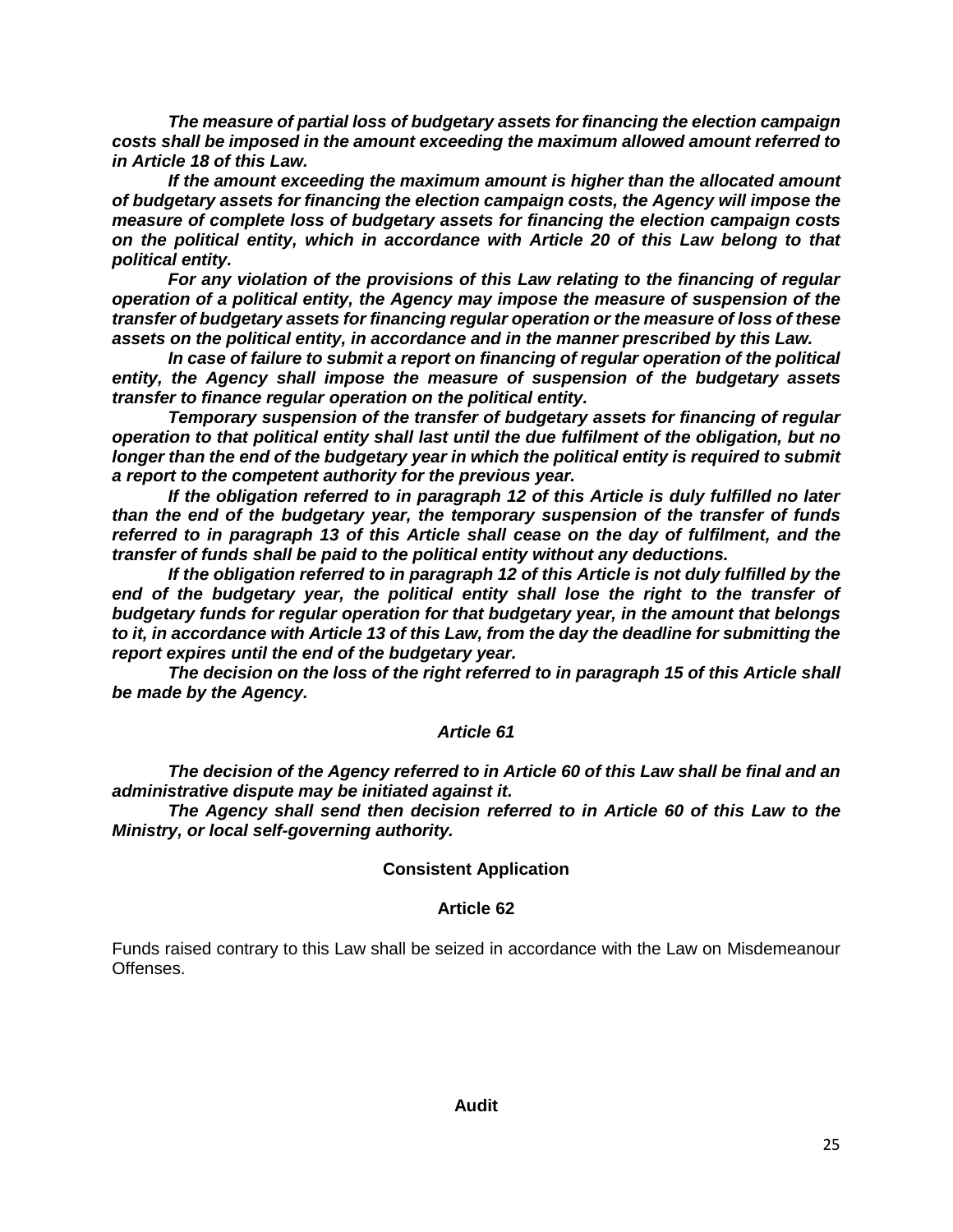The State Audit Institution shall perform the audit of the consolidated financial statements, based on which it shall give the opinion and recommendations for the removal of irregularities and take other measures, in accordance with this Law and the law governing the rights, obligations and manner of operation of that institution.

## **IX. PENAL PROVISIONS**

#### **Misdemeanour offenses**

#### **Article 64**

A fine from 5,000 euros to 20,000 euros shall be imposed for a misdemeanour offense on a legal entity, if it:

- 1) fails to adopt the decision on contribution and fails to submit it to the recipient of the contribution (Article 7 paragraph 5)
- 2) pays more than 20,000 euros per annum for financing of the political entity (Article 15, paragraph 4);
- 3) provides services of media advertising of the election campaign and fails to submit to the Agency the price list of election advertising (Article 16 paragraph 6);
- 4) acts contrary to Article 16 paragraph 7 of this Law;
- 5) does not set a price for all provided services to political entities within the price list submitted to the Agency (Article 16 paragraph 8)
- 6) alters the price list from Article 16 paragraph 6 of this Law during the election campaign (Article 16 paragraph 9)
- 7) provides services of media advertising during the election campaign while failing to deliver to the Agency the agreements concluded with political entities regarding the election campaign no later than 5 days after concluding the contract; (Article 16 paragraph 10)
- 8) makes a payment or a contribution in the amount exceeding 20,000 euros for the financing of election campaign (Article 29 paragraph 3)
- 9) in the period from the day of calling until the day of holding of the elections, it runs a media and public campaign on behalf of or for the needs of political entities (Article 33 paragraph 3);
- 10) makes a contribution to a political entity and against which the tax authority initiated the procedure of forced collection by adoption of the conclusion on forced tax collection (Article 33 paragraph 6);
- 11) makes a contribution to a political entity, whereas it did not meet the outstanding obligations towards the employees for a period of three months (Article 33 paragraph 7);
- 12) makes financial, material or non-financial support to a political entity in exchange for any political or any other counter-service, privilege or personal benefit. (Article 34 paragraph 1)
- 13) makes a financial donation or a donation in form of a product or a service through third parties (intermediaries)
- 14) acts contrary to Article 38 paragraph 3 of this Law
- 15) in the period from the day of calling until the day of holding of the elections, as well as one month after the elections, arranges for debt write-off to citizens, including bills for electricity, water as well as bills for all types of public services (Article 42 paragraph 1);
- 16) fails to publish on a weekly basis on its website all issued travel orders for official cars, from the day of calling until the day of holding of the elections (Article 43 paragraph 3);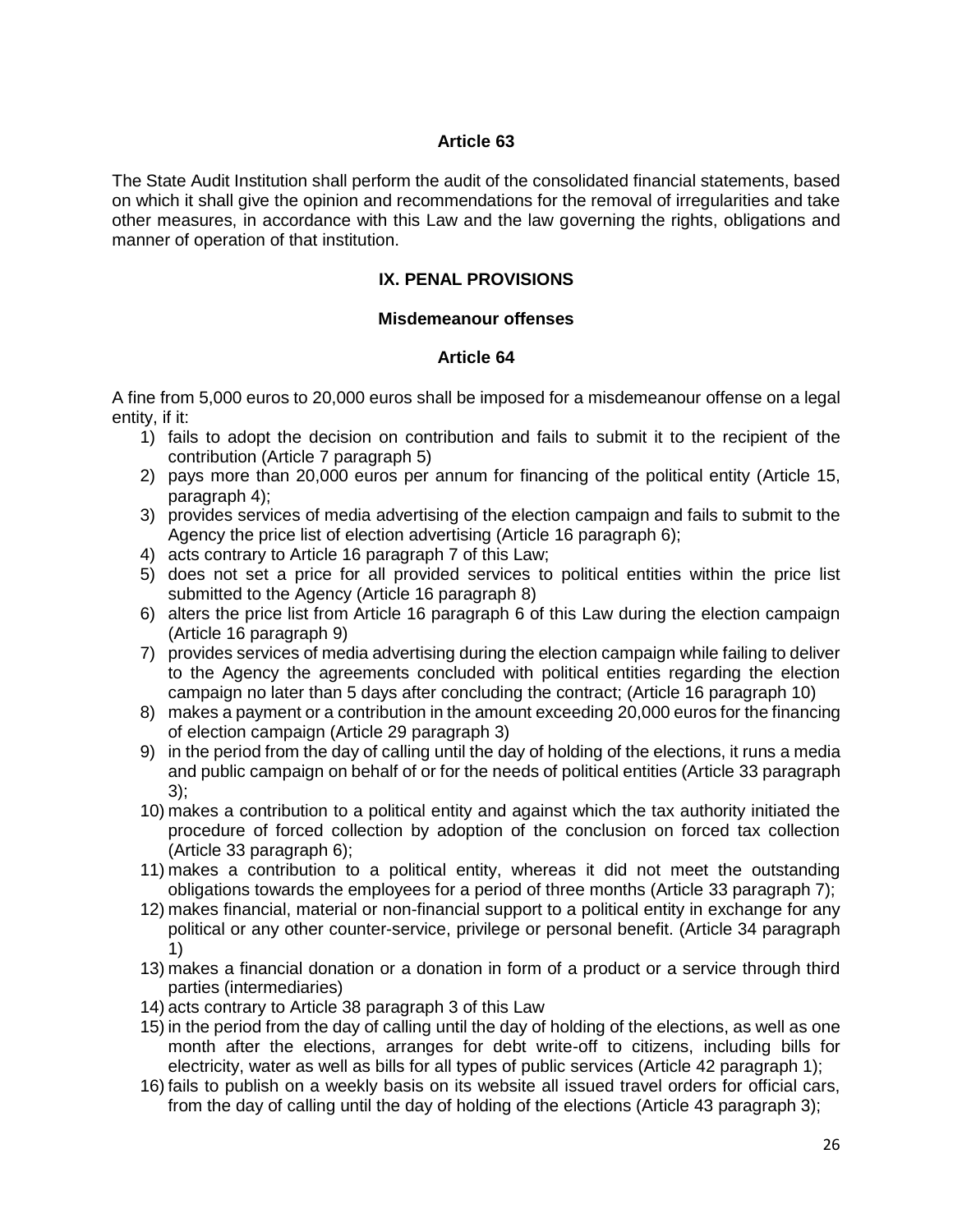- 17) fails to submit to the Agency, weekly, travel orders referred to in Article 43 paragraph 3 of this Law (Article 43 paragraph 4);
- 18) in the period from the calling until the day of holding of the elections, employs a person for a fixed term or concludes a temporary service contract contrary to Article 44 paragraph 1 of this Law;
- 19) fails to submit all the decisions on employment adopted in line with the laws governing labour relations, rights and obligations of civil servants and state employees and contractual relations, with complete supporting documents, to the Agency within three days from the day of adoption of the decision (Article 44 paragraph 2);
- 20) fails to submit the requested data and notifications, i.e. fails to allow the insight into the requested documentation in accordance with the law within the deadline and in the manner determined by the Agency (Article 57 paragraph 3).
- 21) acts contrary to Article 57 paragraph 3 of this Law

For misdemeanour offenses referred to in paragraph 1 of this Article, the responsible person in a legal entity shall also be fined in an amount ranging from 500 to 2,000 euros.

## **Article 65**

A fine from 5,000 euros to 20,000 euros shall be imposed for a misdemeanour offense on a political entity, if:

- 1) it fails to submit to the Agency a report on media advertising of the election campaign no later than seven days before holding the elections (Article 16 paragraph 3)
- 2) it fails to submit a report from Article 16 paragraph 3 in accordance with the Article 16 paragraph 4 of this Law;
- 3) it does not transfer the funds to its regular account before closing the special account in case some funds were left on the special account for financing of election campaigns after all the obligations were settled (Article 17 paragraph 6);
- 4) it does not transfer the surplus funds for financing of an election campaign collected from private sources to a permanent bank account of a political entity or more political entities in line with a mutual agreement (Article 24 paragraph 8);
- 5) fails to return funds into the budget of Montenegro, and local self-governing budget respectively, in case that the total amount of funds on the permanent bank account exceeds the amount referred to in Article 15 paragraphs 1 and 2 of this Law (Article 24, paragraph 9);
- 6) it fails to return the unspent funds to the contributors proportional to the amount of the funds paid, or if it fails to pay such funds to the state budget, if it withdraws from submitting the election list, withdraws the election list, a competent election committee adopts a decision on rejecting the election list which was submitted or if the competent election committee adopts a decision to reject the proclamation of the election list submitted by the political entity (Article 26 paragraph 1);
- 7) it acts contrary to the Article 26 paragraph 2 of this Law;
- 8) it acts contrary to the Article 26 paragraph 3 of this Law;
- 9) fails to designate a person responsible for the appropriate spending of funds and submission of reports on the next day from the day of confirming the election list (Article 27, paragraph 1);
- 10) the signature of the responsible person is not deposited with an institution authorized for payment operations (Article 27 paragraph 3);
- 11) it fails, within three days from the designation of the person referred to in Article 27 paragraph 1 of this Law, to notify the Agency of any change relating to the status of that person (Article 27 paragraph 4);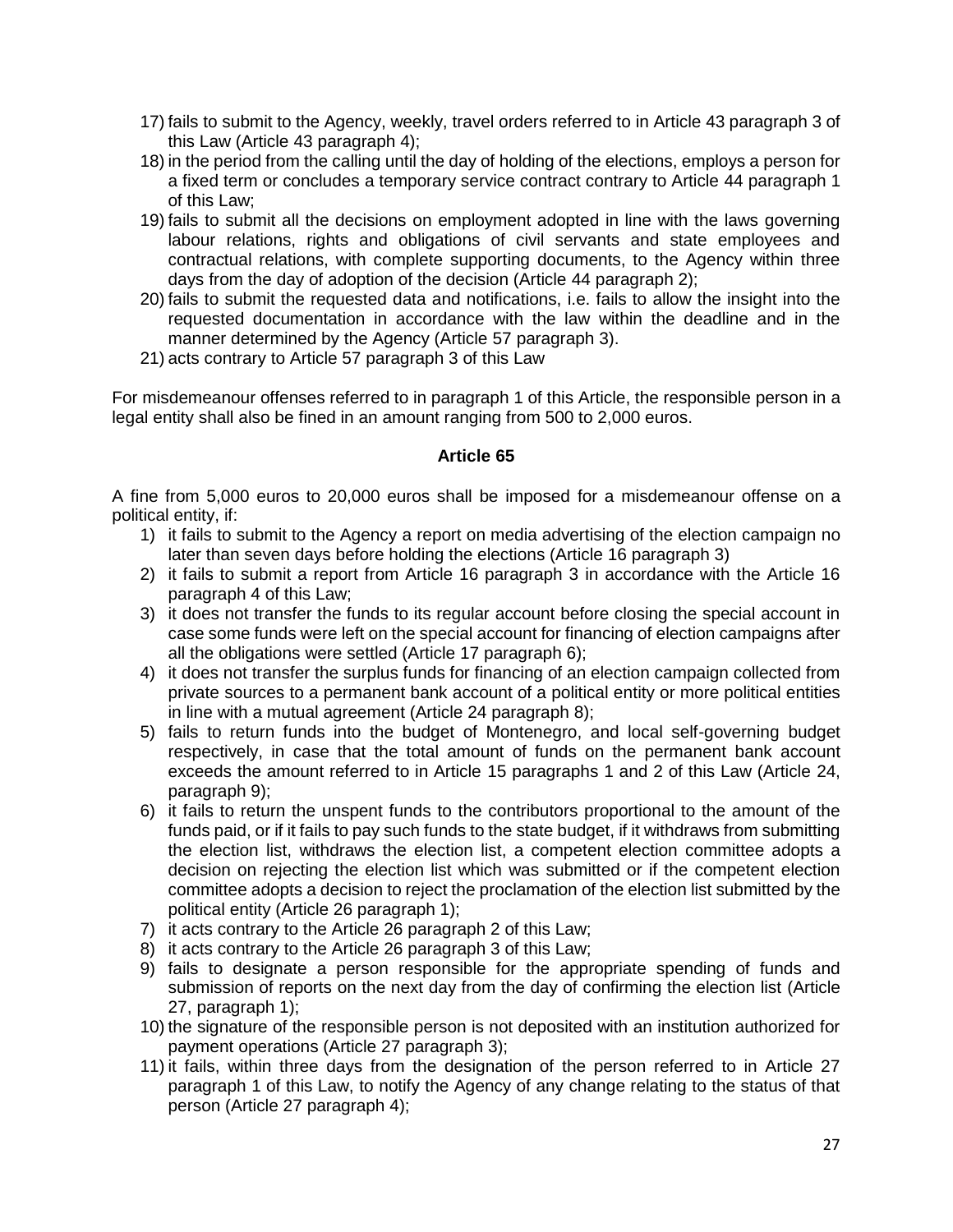- 12) uses the premises of state bodies, state administration bodies, local self-governing bodies, local administration bodies, public institutions, state funds and companies founded and/or owned in major part or partly by the state or a local self-governing units for preparation or realization of campaign activities, unless equal conditions are provided to all the participants in the election process (Article 36 paragraph 1);
- 13) distributes the promotional material and collects support in form of signatures for the election list and for submitting the candidacy for the candidate for the President of Montenegro in state bodies, state administration bodies, local self-governing bodies, local administration bodies, public institutions, state funds and companies founded and/or owned in major part or partly by the state or a local self-governing unit (Article 36 paragraph 2).

For the misdemeanour offense referred to in paragraph 1 of this Article, the responsible person in the political entity shall also be punished with a fine ranging from 500 to 2,000 euros.

## **Article 66**

A fine ranging from 10,000 to 20,000 euros shall be imposed for a misdemeanour offense on a political entity if:

- 1) it fails to raise funds from the private sources referred to in Article 7 paragraph 1 of this law through a corresponding bank account (Article 7 paragraph 11);
- 2) it acquires ownership or stocks of a commercial entity (Article 8 paragraph 1)
- 3) it acquires income from promotional or commercial activities (Article 8 paragraph 2)
- 4) it uses budgetary funds for personal needs of the candidates of a political entity (Article 9 paragraph 3)
- 5) it raises funds from private sources for the regular operation in the current calendar year in the amount exceeding 100% of funds belonging to it from the budgetary assets in accordance with Article 13 paragraph 4 of this Law (Article 15 paragraph 1);
- 6) it raises funds from private sources in the amount exceeding 10% of total funds referred to in Article 13 paragraph 1 of this Law if it is not entitled to budgetary assets (Article 15 paragraph 2);
- 7) it fails to fails to submit to the Agency the decision on the amount of the membership fee for the current year, by the end of January of the current year at latest (Article 15 paragraph 3);
- 8) the funds from article 15 paragraph 4 of this Law exceed the total amount of funds which the political entities may use for regular operations and financing of the costs of election campaigns (Article 15 paragraph 5);
- 9) costs of election campaign exceed the amount of funds from Article 20 paragraph 1 of this Law (Article 16 paragraph 12)
- 10) funds from the regular account collected for regular operations are used for the election campaign contrary to the Article 17 paragraph 1 of this Law;
- 11) funds from Article 17 paragraph 1 are not paid to the special account for financing of the election campaign from Article 24 paragraph 1 of this Law (Article 17 paragraph 2);
- 12) own funds are not paid to a special account for financing of the election campaign in two days after closing the special account (Article 17 paragraph 2);
- 13) collected funds on a special account for financing of the election campaign are used contrary to the Article 17 paragraph 4 of this Law;
- 14) funds from the special account collected for financing of the election campaign are used contrary to the Article 18 paragraph 1 of this Law;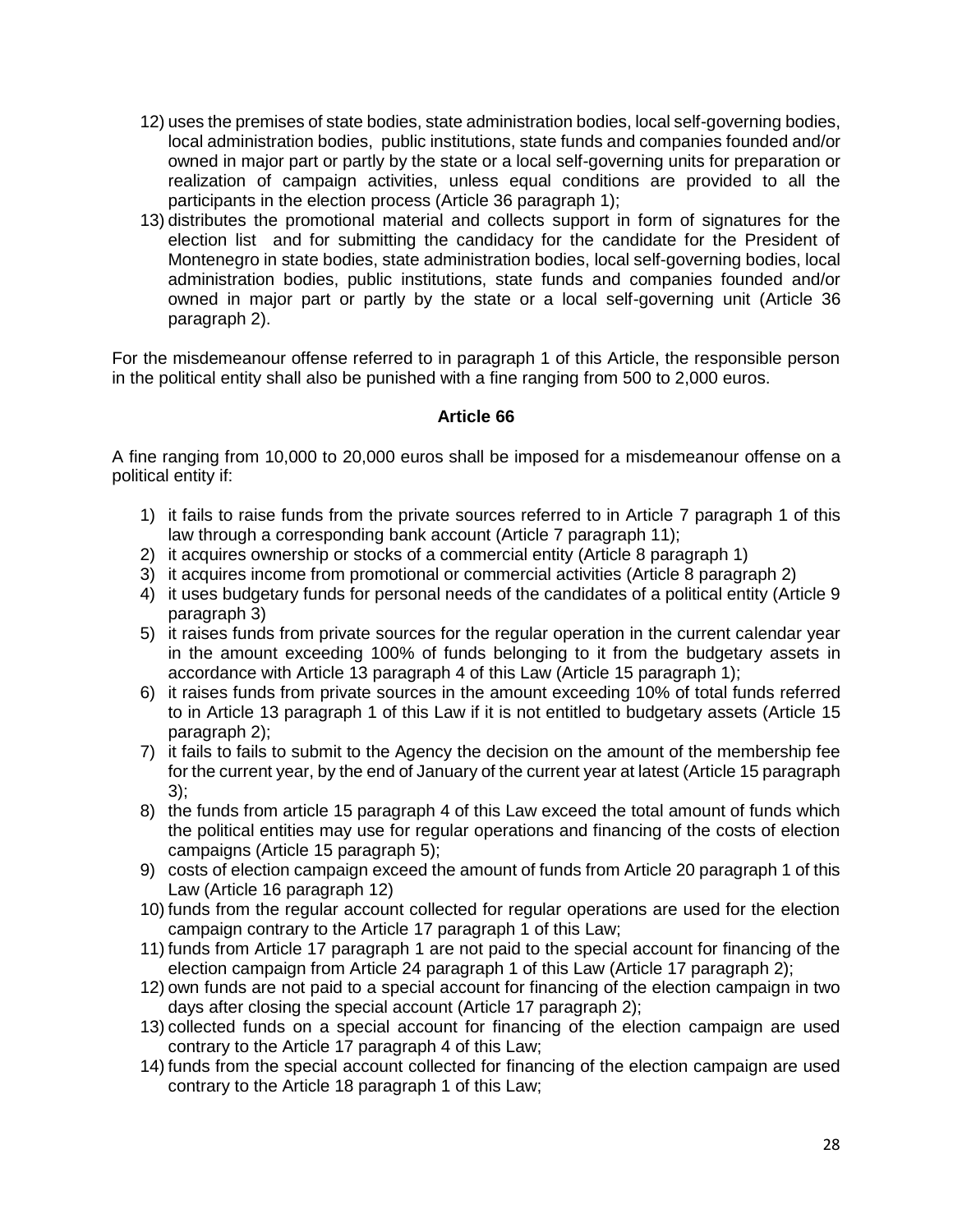- 15) spends the funds from a special account from Article 24 paragraph 1 of this Law in an amount which exceeds the highest allowed amount established by this Law after the decisions of the competent election committee on confirming the election list of a political entity (Article 18 paragraph 2)
- 16) funds from the special account from Article 24 paragraph 1 of this Law collected for financing of the election campaign are used contrary to the Article 19 paragraph 1 of this Law;
- 17) funds from Article 19 paragraph 1 of this Law are used for settling the personal needs of a political entity , or the candidate on the election list whose submitter is the political entity and his/her family members (Article 19 paragraph 2);
- 18) collects funds for financing of the election campaign from private sources contrary to the Article 23 paragraph 1 of this Law;
- 19) it pays in an amount exceeding the thirty-fold amount of funds belonging to it in the sense of Article 20 paragraph 2 of this Law for financing of costs of the election campaign for the election of MPs and councillors (Article 23 paragraph 2);
- 20) it fails to open a separate bank account for the purpose of raising funds for financing of the election campaign with an institution authorized for payment operations, on the day following the day of confirmation of election lists (Article 24 paragraph 1);
- 21) it fails to inform the Agency within three days from the day it opened the separate bank account (article 24 paragraph 1)
- 22) it uses the separate bank account referred to in Article 24 paragraph 1 of this Law for other purposes (Article 24 paragraph 1);
- 23) it initiates the election campaign prior to confirming the election list and fails to open a separate account referred to in Article 24 paragraph 1 of this Law (Article 24 paragraph  $2$ :
- 24) it fails to pay all the funds intended for the financing of election campaign into the account referred to in Article 24 paragraph 1 of this Law and fails to pay for all the costs of the campaign via that account (Article 24 paragraph 3);
- 25) it fails to close the separate bank account referred to in Article 24 of this Law within 90 days from the date of publication of the final election results (Article 25 paragraph 1);
- 26) within three days from the date of closing the separate bank account, it fails to notify the Agency (Article 25 paragraph 1);
- 27) within three days from the date of closing the separate bank account, it fails to provide proof to the Agency on closing the account (Article 25 paragraph 1);
- 28) it raises funds from private sources for financing of costs of the election campaign in the amount exceeding the total amount of funds referred to in Article 28 paragraph 1 of this Law (Article 29 paragraph 2);
- 29) it fails to open a separate bank account for the purpose of raising funds for financing of the election campaign with an institution authorized for payment operations, on the day following the day of confirmation of the candidacy, i.e. confirmation of the list of candidates (Article 30 paragraph 1);
- 30) within three days from the day of the opening of the separate bank account, it fails to notify the Agency (Article 30 paragraph 1);
- 31) it uses the special bank account from Article 30 paragraph 1 of this Law for other purposes (Article 30 paragraph 1)
- 32) initiates the election campaign before the candidacy is verified, or before the candidates list is established, and fails to open the account from Article 30 paragraph 1 of this Law before initiating the election campaign (Article 30 paragraph 2)
- 33) it fails to pay all the funds intended for the financing of election campaign into the account referred to in Article 30 paragraph 1 of this Law (Article 30 paragraph 3);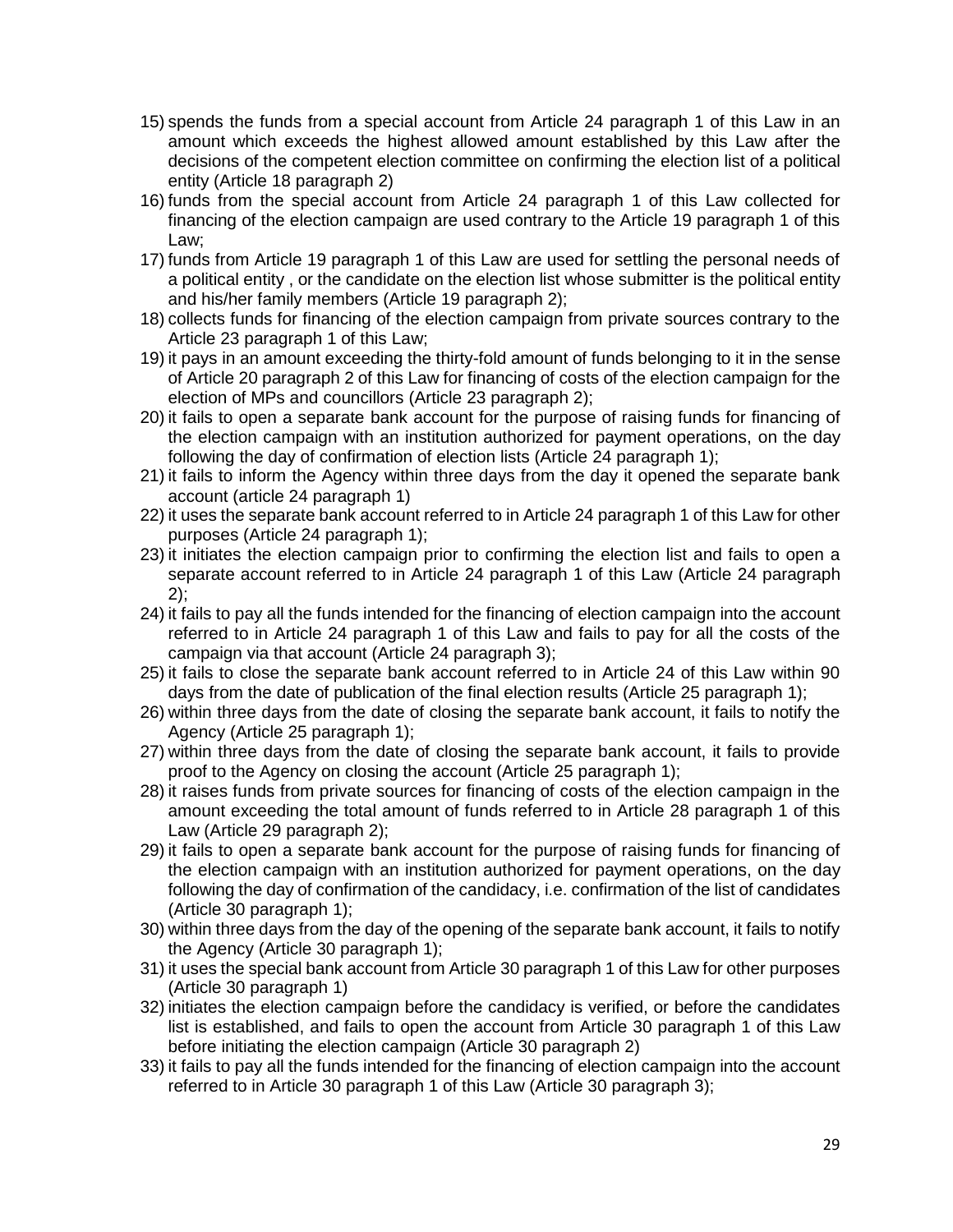- 34) all payments for the election campaign are not executed from the account from Article 30 paragraph 1 of this Law (Article 30 paragraph 3)
- 35) the costs of the election campaign exceed the amount of funds referred to in Articles 28 and 29 of this Law (Article 30 paragraph 5);
- 36) a special bank account from Article 30 of this Law is not closed within 90 days from publishing of the final election results (Article 31 paragraph 1)
- 37) within three days from the date of closing the separate bank account, it fails to notify the Agency (Article 31 paragraph 1);
- 38) within three days from the date of closing the separate bank account, it fails to provide proof to the Agency on closing the account (Article 31 paragraph 1);
- 39) it receives material and financial assistance and non-financial contributions from: other states, companies and legal entities outside the territory of Montenegro, natural persons and entrepreneurs who do not have the right to vote in Montenegro, anonymous donors, public institutions, legal entities and companies with the share of state-owned capital, trade unions, religious communities and organizations, non-governmental organizations, casinos, betting shops or other providers of games of chance (Article 33 paragraph 1) ;
- 40) it takes loans from natural persons (Article 33 paragraph 4)
- 41) it promises or makes available any political or another counter-service, privilege or personal benefit to a natural or a legal person in order to acquire any financial, material or non-financial support (Article 34 paragraph 1)
- 42) it receives a donation in form of financial funds or products or services through third parties (intermediaries) (Article 34 paragraph 2);
- 43) it conceals private sources of funding and funds collected from private sources of funding (Article 34 paragraph 3);
- 44) it fails to keep accounting records of revenues, property and expenditures by origin, amount and structure of revenues, property and expenditures, in line with the provisions of the Ministry (Article 48, paragraph 1);
- 45) it fails to submit the statement of accounts and consolidated financial statement to the administrative body in charge of keeping a single register of taxpayers, the State Audit Institution and the Agency by 31 March of the current year for the previous year (Article 48 paragraph 2);
- 46) it fails to submit, as supporting documents, to the State Audit Institution and the Agency, the financial statements and reports on assets of all legal entities and companies it founded or in which it possesses an ownership share (Article 48 paragraph 3);
- 47) it fails to state correct and complete data in the report share (Article 48 paragraph 4);
- 48) it fails to govern by its acts the manner of performing the internal control of financial operation (Article 49 paragraph 1);
- 49) it fails to designate a person responsible for financial operations, fails to prescribe the manner of gaining insight by a member of the entity into incomes and expenditures of the entity and fails to adopt a financial plan and program of work by the end of the current year for the next year (Article 49 paragraph 2);
- 50) within 30 days from the day of holding of the elections, it fails to submit to the Agency the report on the origin, amount and structure of the funds from public and private sources raised and spent for election campaign with the supporting documents (Article 50 paragraph 1);
- 51) it fails to submit the report referred to in Article 39 paragraph 1 of this Law in hard copy and electronic form, using the form defined by the Agency (Article 50, paragraph 2);
- 52) it fails to submit along with the reports referred to in Article 39 paragraphs 1 and 3 of this Law the bank statements showing all revenues and expenditures from these accounts in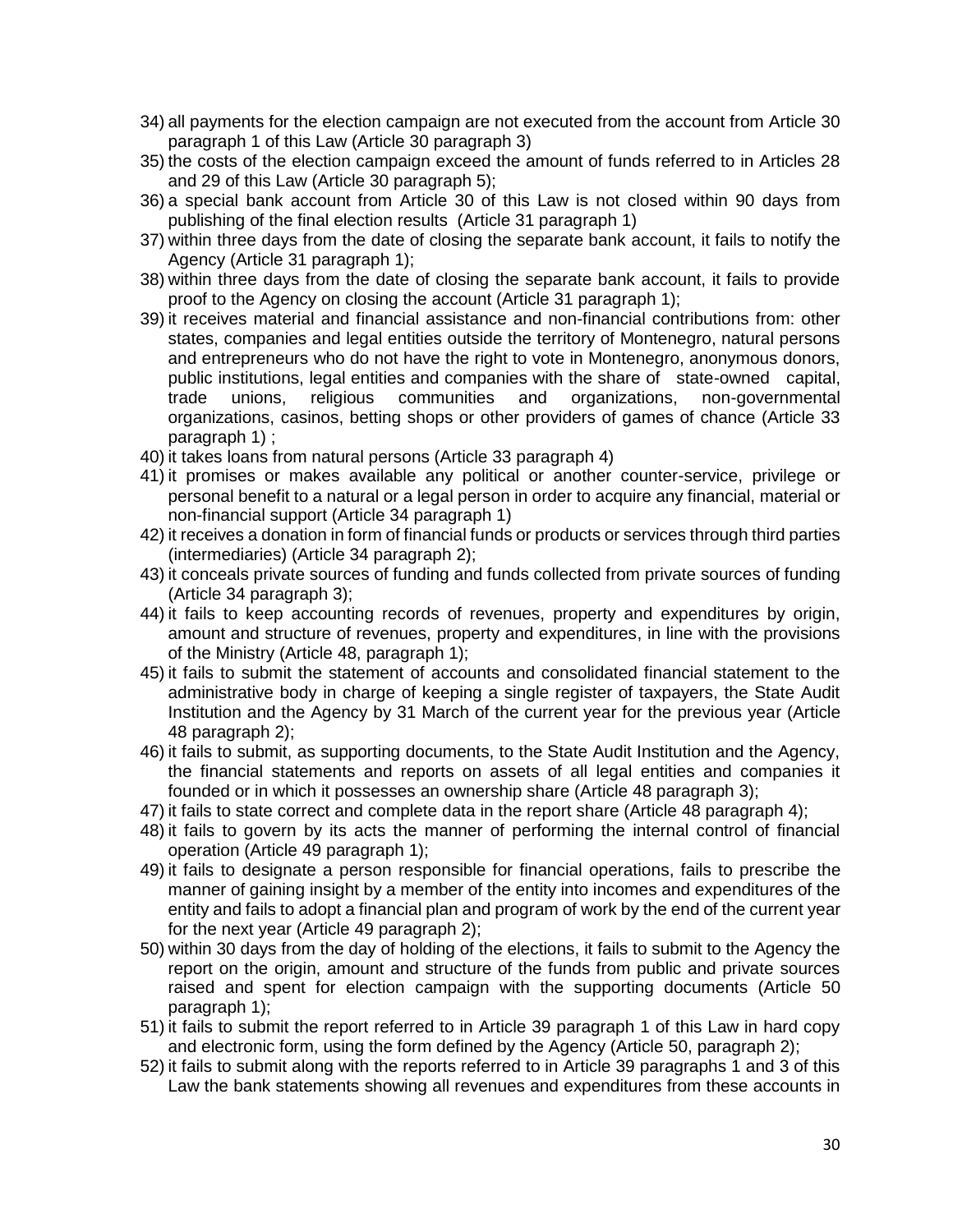the period from their opening up to the date of filing the statements with documentation (Article 50 paragraph 3);

- 53) it fails to submit the bank statements showing all income and expenditures on those accounts from the day of their opening to the day of submitting the report along with the documents together with the reports from article 50 paragraphs 1 and 3 of this Law (Article 50 paragraph 5);
- 54) it fails to submit to the Agency a report on the contributions of legal and natural persons on a fifteen- day basis, during the election campaign (Article 53 paragraph 1);
- 55) It fails to submit to the Agency the interim report of election campaign costs five days before the day of the elections. (Article 54 paragraph 1);
- 56) It fails to maintain and fails to update regularly the records on collected funds from private sources and the costs of the election campaign during the election campaign (Article 58 paragraph 1);
- 57) fails to submit the data which the Agency needs to conduct its duties upon a request and within the deadline set by the Agency, which must not be later than three days (Article 58 paragraph 3).

For the misdemeanour offense referred to in paragraph 1 of this Article, the responsible person in a political entity shall also be punished with a fine ranging from 500 to 2,000 euros.

### **Article 67**

A fine ranging from 500 to 2,000 euros shall be imposed on the responsible person of the Agency, if it:

- 1) fails to create a record on the results of the control and deliver it the subject of the control and fails to publish it on the website of the Agency (Article 5 paragraph 2);
- 2) fails to publish on its website the decision on the amount of membership fee of a political entity for the current year, within seven days from the day of receipt of the decision (Article 15, paragraph 3);
- 3) does not process the form of the report from Article 16 paragraph 4 and does not publish it on its webpage and does not submit it to political entities (Article 16, paragraph 5);
- 4) fails to publish on its website the submitted price lists, and agreements referred to in Article 16 paragraphs 6 and 10 of this Law within five days from the day of submission (Article 16 paragraph 11);
- 5) fails to adopt a decision on the amount of funds which the political entity may spend for financing of an election campaign within three days from confirming the election list (Article 18 paragraph 3);
- 6) does not take care on protection of personal data submitted within the data and documents from Article 40 paragraphs 1 and 2 of this Law (Article 40 paragraph 8);
- 7) it fails to immediately submit to the Committee the travel orders referred to in Article 43 paragraph 3 of this Law which are delivered to the Agency on a weekly level (Article 43 paragraph 4);
- 8) it fails to publish the acts from article 44 paragraph 2 of this Law on its website within seven days from receiving them (Article 44 paragraph 3);
- 9) it fails to publish the acts, data and the documents from articles 38,39,40,41,43 and 44 of this law, submitted by authorities and legal entities, on its website within three days from receiving them (Article 46 paragraph 5);
- 10) it fails to publish all the documents from article 48 paragraphs 2 and 3 of this Law on its website within seven days from receiving them (Article 46 paragraph 6);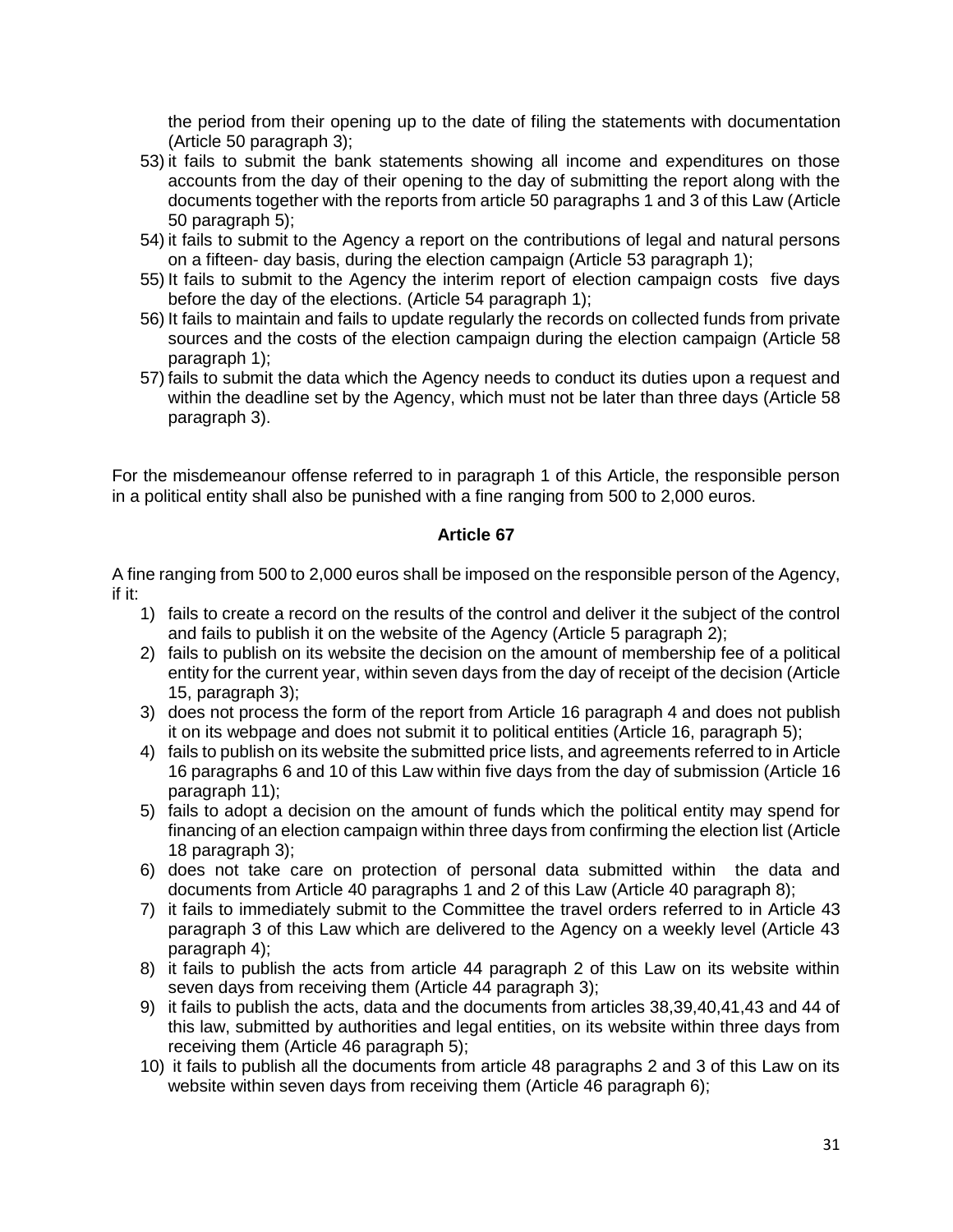- 11) it fails to publish all the reports from article 50 of this Law on its website within seven days from receiving them (Article 51);
- 12) it fails to publish the reports from article 52 paragraph 1 of this Law on its website within seven days from receiving them (Article 52 paragraph 2);
- 13) it fails to publish the report from article 53 paragraph 1 of this Law on its website within seven days from receiving it (Article 53 paragraph 3);
- 14) it fails to publish the report from article 54 paragraph 1 of this Law on its website within 24 hours from receiving it (Article 54 paragraph 3);
- 15) does not adopt a decision on whether to initiate or not to initiate a procedure upon a report from a natural or a legal person (Article 56 paragraph 3);
- 16) it does not inform the submitting party in writing on the decision whether to initiate or not to initiate a procedure upon a submitted report within 15 days from when the report was submitted (Article 56 paragraph 4);

A fine ranging from 200 to 2 000 euros shall be imposed on the responsible person in a state body, state administration body, local self-governing body, local administration body, public enterprise, public institution, state fund and legal entity founded and/or owned in major part or partly by the state or a local self- governing unit, if it:

- 1) fails to provide the budgetary assets for financing of regular operation of the political entities in the Parliament of Montenegro in accordance with Article 13 paragraph 1 of this Law;
- 2) fails to provide the funds for financing of regular operation of the political entities in the municipal assemblies in accordance with Article 13 paragraph 2 of this Law;
- 3) fails to provide the funds for financing of regular operation of the political entities in the municipal assemblies in accordance with Article 13 paragraph 3 of this Law;
- 4) fails to transfer funds referred to in Article 13, paragraph 4 of this Law to the political entities on a monthly basis, by the fifth day of each month for the previous month (Article 13, paragraph 8);
- 5) fails to publish on its website, by the fifth day of each month, the amount of funds from article 13 paragraph 4 of this law, along with the amount of outstanding funds for financing the regular operations of political entities (Article 13 paragraph 9);
- 6) fails to suspend payment of funds referred to in Article 13 paragraph 4 of this Law to a political entity, if within the timeframe foreseen in Article 48 of this Law it fails to submit the consolidated financial statement for the previous year (Article 13 paragraph 8);
- 7) fails to provide the budgetary assets for financing the cost of regular operations of women's organizations within political entities in the Parliament in accordance with Article 14 paragraph 1 of this Law;
- 8) fails to provide the budgetary assets for financing the cost of regular operations of women's organizations within political entities in local assemblies in accordance with Article 14 paragraph 2 of this Law;
- 9) fails to provide the budgetary assets for financing the cost of regular operations of women's organizations within political entities in local assemblies in accordance with Article 14 paragraph 3 of this Law;
- 10) does not transfer the funds from article 14 paragraph 4 of this law on a monthly basis to a political entity, by the fifth day each month for the previous month to the sub-account of the women's organization; (Article 14 paragraph 7);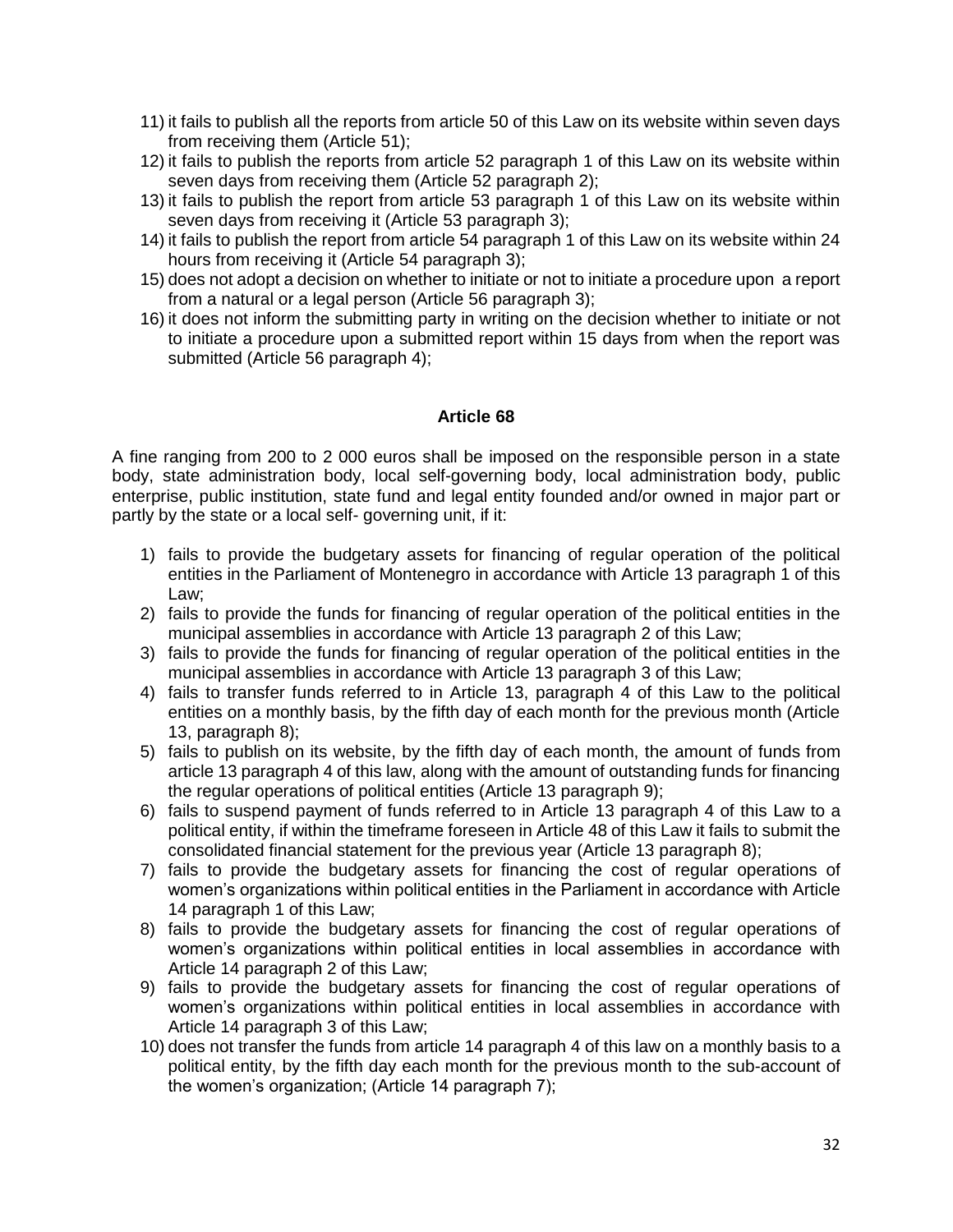- 11) it does not publish on its website, by the fifth day each month for the previous month, the amount of funds from article 14 paragraph 8 of this law, along with the amount of outstanding amounts for financing of regular operations of women's organizations within political entities (Article 14 paragraph 8);
- 12) does not suspend the payment of funds from article 14 paragraph 4 of this law to a political entity, if within the deadline from article 48 of this law it does not submit an annual consolidated report for the previous year which contains a special report on manner and intention of expenditure of funds from article 14 of this law (Article 14 paragraph 9);
- 13) does not adopt a decision on the amount of budgetary funds from article 15 paragraph 1 of this law at latest by January  $31<sup>st</sup>$ , od the current year which will be published on its website within seven days from the day of adopting the decision (Article 15 paragraph 6)
- 14) fails to secure budgetary funds for financing of the election campaign from article 16 paragraph 1 of this law for the election of MPs and councillors in accordance with the article 20 paragraph 1 of this law;
- 15) fails to distribute 20% of the funds referred to in Article 20, paragraph 1 of this Law in equal amounts to political entities, within eight days from the expiry of the deadline for submission of election lists (Article 20, paragraph 2);
- 16) fails to distribute 80% of the funds referred to in Article 20, paragraph 1 to the political entities in proportion with the number of seats awarded (Article 20, paragraph 3);
- 17) fails to distribute the funds referred to in Article 20 paragraph 3 of this Law within ten days from the day when the political entities submit to the Agency the reports on funds raised and spent on the election campaign with the supporting documentation referred to in Article 50 of this Law (Article 20, paragraph 4);
- 18) fails to transfer funds referred to in Article 20 paragraph 3 of this Law to the political entities, following the notification by the competent election commission on the number of seats awarded and notification of the Agency on meeting the conditions referred to in Article 20 paragraph 4 of this Law (Article 21 paragraph 1);
- 19) fails to publish on its website the act on the transfer of funds referred to in Article 21, paragraph 1 of this Law with the supporting documentation within seven days from the day of adoption (Article 21, paragraph 2);
- 20) fails to provide the budgetary assets for financing of the costs of the election campaign for the election of the President of Montenegro in accordance with Article 28 paragraph 1 of this Law;
- 21) fails to distribute the funds referred to in Article 28 paragraph 2 item 2 and paragraph 3 items 2 and 3 of this Article following the announcement of final results of the elections and within the deadline of 7 days from the day of submission of the report on funds raised and spent on the election campaign with the supporting documents referred to in Article 50 of this Law to the Agency (Article 28 paragraph 4);
- 22) conducts paid-for advertising in Montenegro which could in any way place into a more favourable position the political entities or their representatives during the election campaign (Article 37);
- 23) the monthly spending in the budgetary spending units at the state and local level exceeds the average monthly spending in the previous 6 months form the day of calling until the day of holding of the elections, except in cases of the state of emergency, in accordance with the law (Article 38 paragraph 1);
- 24) elections are held in the first half of the year and monthly spending in budgetary spending units exceeds the amount determined by the monthly spending plan defined by the Ministry or the local administration body at the beginning of the fiscal year (Article 38 paragraph 2);
- 25) the monthly spending in public enterprises, legal entities with public authorities, or with activities of public interest based on contracts with competent authorities and legal entities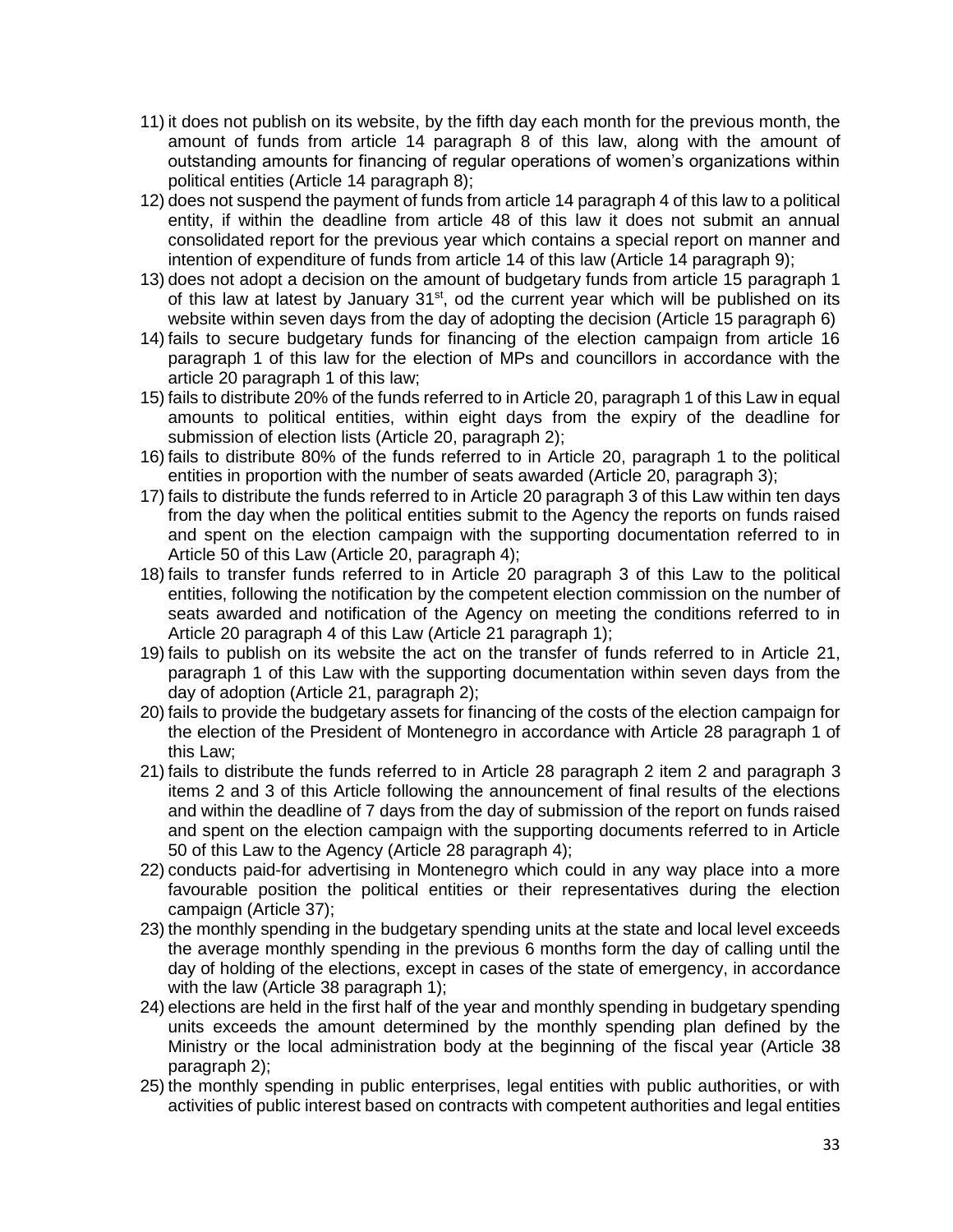owned by the state, or local self-governing units in accordance with the law which regulates prevention of corruption is in excess of average monthly expenditure within the last six months from the day of calling the elections until the day of holding the elections except in the cases of the state of emergency in accordance with the law (Article 38 paragraph 3);

- 26) the monthly spending in public institutions for conducting tasks of social and children welfare and state and local authorities in charge of agriculture is larger than the average monthly expenditure in the last six months of the previous year (Article 38 paragraph 4);
- 27) from the day of calling until the day of holding of the elections, as well as one month following the holding of the elections, it fails to publish on its website, on a weekly basis, the analytical cards from all the accounts in their possession (Article 38 paragraph 5);
- 28) from the date of the announcement to the day of the elections, as well as one month after the elections, it fails to submit the analytical cards from all accounts held in their possession to the Committee and the Agency on a weekly basis (Article 38 paragraph 5);
- 29) in the period of six months before the term planned for holding the elections, including the date planned for holding the elections as the date on which the elections were held in the current term, allows its mechanization and equipment at disposal to third parties without a separate decision and without a commission contract, exclusive of cases where damages were needed to be repaired due to a disaster, fire or prevention of spreading of contagious diseases. (Article 39 paragraph 1);
- 30) fails to publish on its webpage and fails to submit to the Agency and the Committee all decisions, agreements and orders for using the mechanization out of regular activities within three days. (Article 39 paragraph 2);
- 31) pays or allocates one-time material assistance contrary to the article 40 paragraph 1 of this Law.
- 32) the monthly spending in regard to material payments for social welfare within the competence of a local self-governing unit, in accordance with the law which regulates the rights and conduction of social and children welfare activities is 20% larger than the average monthly expenditure for these payments in the third quarter of the previous budgetary year. (Article 40 paragraph 2)
- 33) provides social contributions in the year in which local and parliamentary elections are held, from the current budgetary reserve from the state or the local level. (Article 40 paragraph 3)
- 34) fails to publish on its webpage and fails to submit on a weekly basis to the Committee and the Agency the data from the Article 40 paragraphs 5 and 6 of this Law. (Article 40 paragraph 7)
- 35) fails to publish on its webpage on a weekly basis the statements from the state treasury, and the analytic statement on spending from the budgetary reserve in the period from calling the elections to when the elections were held. (Article 41 paragraphs 1 and 2)
- 36) fails to submit on a weekly basis to the Committee and the Agency the data from the Article 41 paragraphs 1 and 2 of this Law along with all the decisions regarding the allocation and payment of funds, (Article 41 paragraph 3)
- 37) new or one-off subsidies for electricity and subsidies for paying the utility services in the year in which the regular elections are held, and in the case of premature elections in the period from when they are called until two months after the final results of the elections were proclaimed. (Article 42 paragraph 2)
- 38) writes-off obligations regarding value added tax, other taxes and para-fiscal taxes in the period from calling the elections until two months after the final results of the elections were proclaimed. (Article 42 paragraph 3)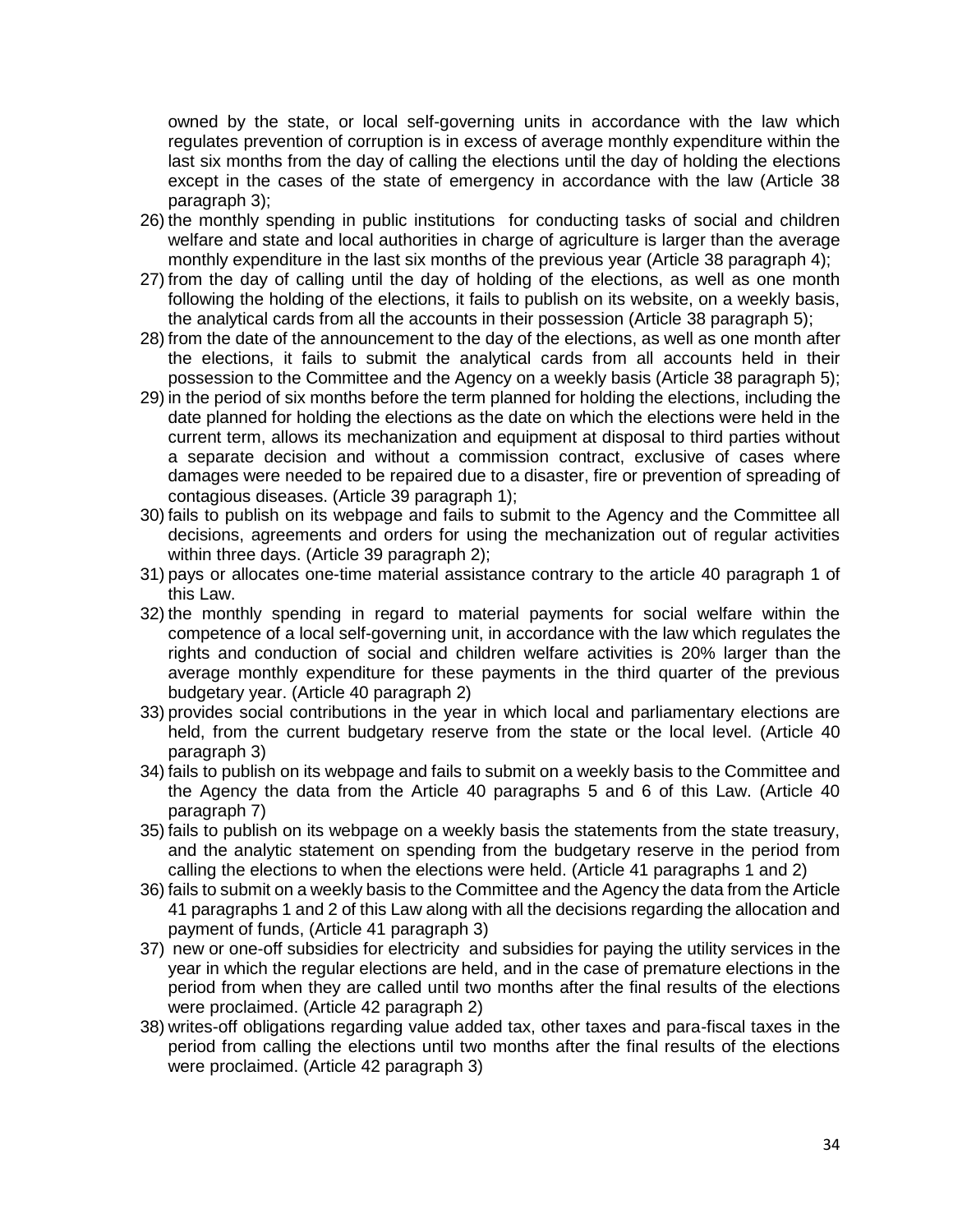- 39) fails to publish on the website all issued travel orders for the management of official vehicles on a weekly basis, from the day of calling the elections until the day of holding the elections, (Article 43 paragraph 3)
- 40) fails to submit to the Agency, on a weekly basis, the travel orders referred to in Article 43, paragraph 3 of this Law, (Article 43 paragraph 4)
- 41) in the period from calling until the day of holding of the elections, employs a person for a fixed term, or concludes temporary service contract contrary to Article 44 paragraph 1 of this Law;
- 42) fails to submit all decisions on employment adopted in accordance with the laws governing the labour relations, rights and obligations of civil servants and state employees and contractual relations, with complete supporting documentation to the Agency within three days from the day of adoption of the decision (Article 44 paragraph 2);
- 43) fails to submit within the deadline and in the manner determined by the Agency the requested data and notifications, i.e. fails to provide insight into the requested documentation in line with the Law (Article 57 paragraph 3).

A fine ranging from 1,000 to 2,000 euros shall be imposed for the misdemeanour offense on a candidate for the presidential elections if he/she:

- 1) collects funds from private sources contrary to the Article 29, paragraph 1 of this Law;
- 2) fails to return the funds to the Budget of Montenegro if the funds for financing of the election campaign raised from private sources exceed the amount referred to in Article 29 paragraph 2 of this Law (Article 30 paragraph 3);
- 3) fails to designate a person responsible for purposeful spending of funds and submission of reports, on the next day after confirming the candidacy, or after determining list of candidates (Article 32 paragraph 1);
- 4) fails to deposit the signature of the responsible person with the institution authorized for payment operations (Article 32 paragraph 2);
- 5) fails to notify the Agency within three days from the day of designation of the person referred to in Article 32 paragraph 1 of this Law and of every change related to the status of that person (Article 32 paragraph 3);
- 6) fails to compile a report on origin, amount and structure of funds raised and spent from public and private sources for the election campaign and fails to submit it to the Agency with the supporting documentation, within 30 days from the day of holding of the elections (Article 50, paragraph 1);
- 7) fails to submit along with the reports referred to in Article 50 paragraphs 1 and 2 of this Law the bank statements showing all revenues and expenditures from these accounts, in the period from their opening until the day filing of the reports with the documentation (Article 50 paragraph 5);
- 8) fails to submit to the Agency the report on income and assets for him/herself, the spouse or partner and children if they live in a shared household, within 15 days from the day of candidacy (Article 52 paragraph 1).

## **Article 70**

A fine ranging from 500 to 2,000 euros shall be imposed for the misdemeanour offense on a natural person, if he/she: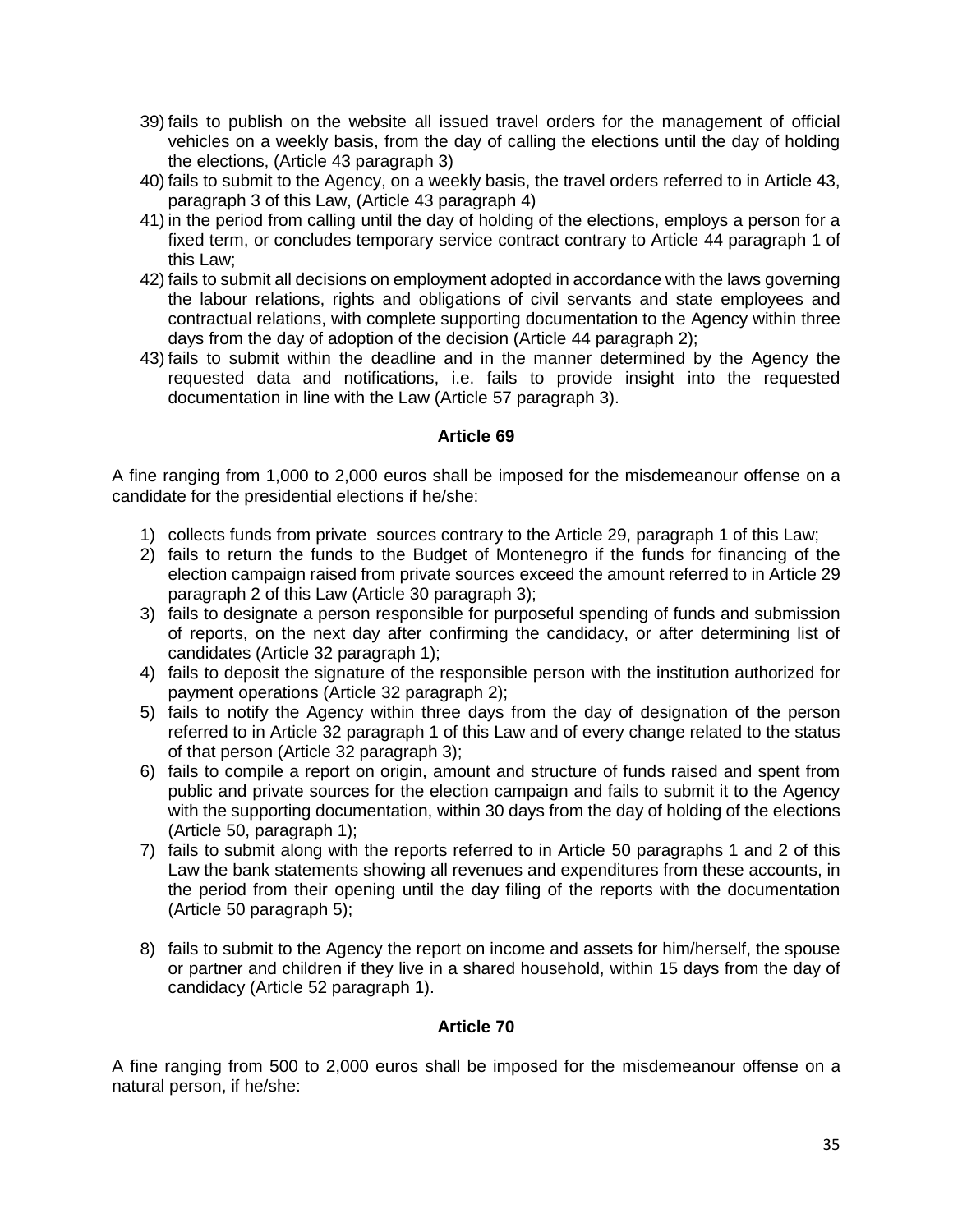- 1) on a monthly basis, pays the membership fee exceeding 10% of the average monthly net salary in Montenegro for the previous year (Article 7, paragraph 2);
- 2) pays more than 5,000 euros per annum for financing of a political entity (Article 15 paragraph 4);
- 3) makes the payment or contribution amounting to more than 5,000 euros for financing of the election campaign (Article 29 paragraph 3);
- 4) was convicted by a final court decision for a criminal offense with the elements of corruption and organized crime, and finances a political entity (Article 33 paragraph 2);
- 5) in the period from the day of calling until the day of holding of the elections, runs a media and public campaign on behalf of and for the needs of political entities (Article 33 paragraph 3);
- 6) makes a contribution to a political entity and is related to legal entities, companies and entrepreneurs who, on the basis of contracts with the competent authorities, in accordance with the law, performed activities of public interest or concluded the contract in the public procedure procurement, in the period of two years preceding the conclusion of the contract, for the duration of that business relationship, as well as two years after the termination of that business relationship (Article 33, paragraph 5);
- 7) makes a contribution to a political entity against which the tax authority initiated the procedure of forced tax collection by adoption of a conclusion on forced tax collection (Article 33 paragraph 6);
- 8) provides financial, material or non-financial support to a political entity for political or any other counter-service, privilege or personal benefit (Article 44 paragraph 4)
- 9) if it is engaged in election campaign activities during the working hours (Article 44 paragraph 4)
- 10) fails to submit, within the deadline and in the manner defined by the Agency, the requested data and notifications, i.e. does not allow for insight into the requested documentation in accordance with the law (Article 57 paragraph 3)
- $11$ ).

For the misdemeanour offense referred to in paragraph 1 item 3 of this Article, an entrepreneur shall be punished with a fine ranging from 200 to 4,000 euros.

# **Statute of Limitations with Respect to Initiation of Misdemeanour Proceedings**

## **Article 71**

Misdemeanour proceedings for offences from articles 64 – 70 shall not be initiated if three years have elapsed from the day when the misdemeanour offense was committed.

Statute of limitations with respect to prosecution for misdemeanour shall take place in each case after the elapse of six years from the day when the misdemeanour offense from articles 64-70 were committed.

# **X. TRANSITIONAL AND FINAL PROVISIONS**

## **Secondary legislation for implementation of the law**

## **Article 72**